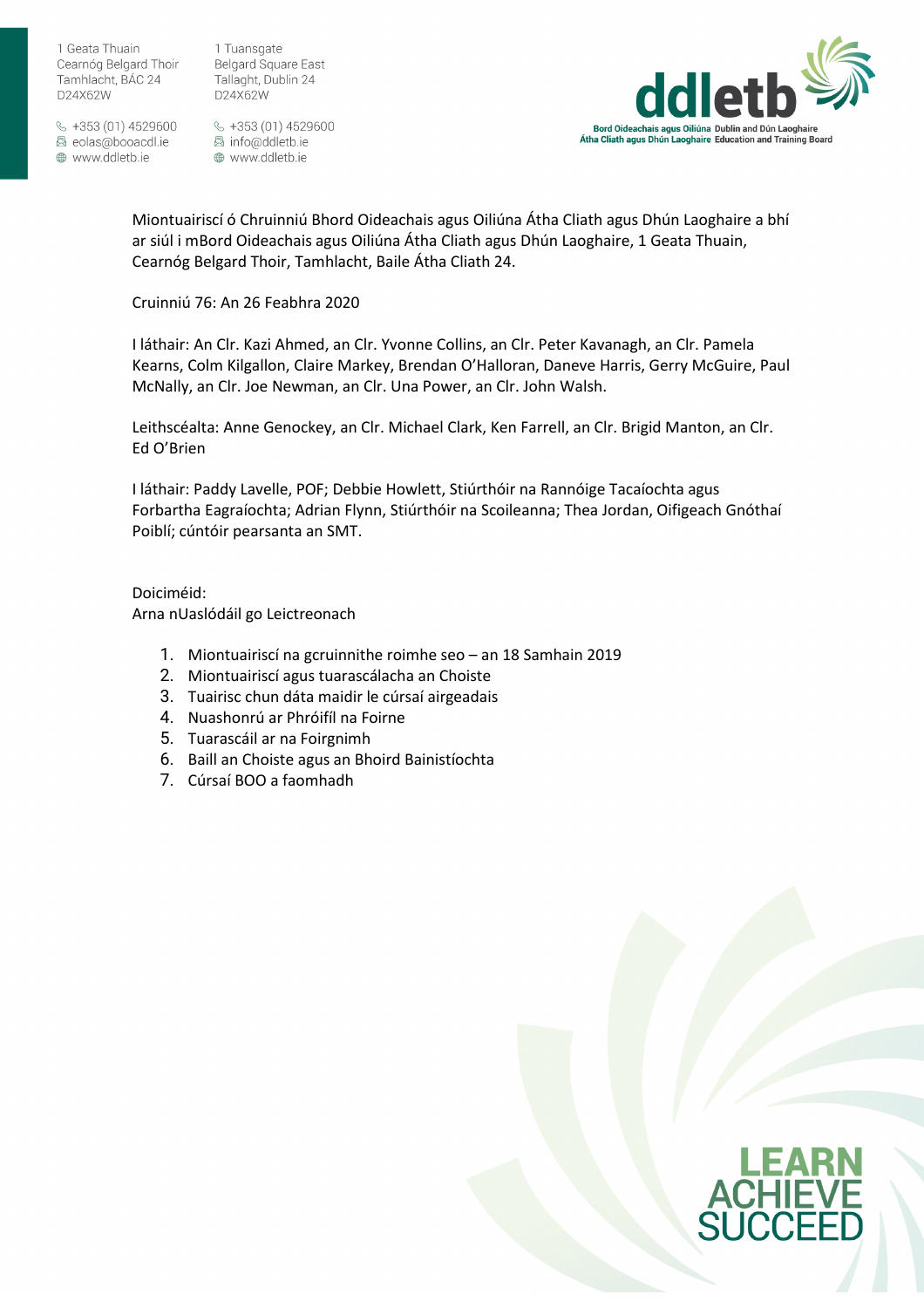$\&$  +353 (01) 4529600 圆 eolas@booacdl.ie

www.ddletb.ie

1 Tuansgate Belgard Square East Tallaght, Dublin 24 D24X62W

 $\&$  +353 (01) 4529600 圆 info@ddletb.ie www.ddletb.ie



| Tag | Mír                                                                                                                                                                                                                                                                                                                                                                                                                                                                                                                                                                                                                                                                                                                                                                                                                                                                          | Cinneadh                                                                        |
|-----|------------------------------------------------------------------------------------------------------------------------------------------------------------------------------------------------------------------------------------------------------------------------------------------------------------------------------------------------------------------------------------------------------------------------------------------------------------------------------------------------------------------------------------------------------------------------------------------------------------------------------------------------------------------------------------------------------------------------------------------------------------------------------------------------------------------------------------------------------------------------------|---------------------------------------------------------------------------------|
|     | <b>Fáilte</b>                                                                                                                                                                                                                                                                                                                                                                                                                                                                                                                                                                                                                                                                                                                                                                                                                                                                |                                                                                 |
|     | Chuir an Cathaoirleach, an Clr. John Walsh, fáilte roimh na baill.                                                                                                                                                                                                                                                                                                                                                                                                                                                                                                                                                                                                                                                                                                                                                                                                           |                                                                                 |
|     |                                                                                                                                                                                                                                                                                                                                                                                                                                                                                                                                                                                                                                                                                                                                                                                                                                                                              |                                                                                 |
| 01  | Leithscéalta                                                                                                                                                                                                                                                                                                                                                                                                                                                                                                                                                                                                                                                                                                                                                                                                                                                                 |                                                                                 |
|     | Tugadh na leithscéalta faoi deara                                                                                                                                                                                                                                                                                                                                                                                                                                                                                                                                                                                                                                                                                                                                                                                                                                            |                                                                                 |
| 02  | Clár Oibre an Chruinnithe                                                                                                                                                                                                                                                                                                                                                                                                                                                                                                                                                                                                                                                                                                                                                                                                                                                    |                                                                                 |
|     | Comhaontaíodh clár oibre an chruinnithe                                                                                                                                                                                                                                                                                                                                                                                                                                                                                                                                                                                                                                                                                                                                                                                                                                      |                                                                                 |
| 03  | Coinbhleachtaí Leasa a Chur in Iúl                                                                                                                                                                                                                                                                                                                                                                                                                                                                                                                                                                                                                                                                                                                                                                                                                                           |                                                                                 |
|     | Níor cuireadh aon choinbhleachtaí in iúl                                                                                                                                                                                                                                                                                                                                                                                                                                                                                                                                                                                                                                                                                                                                                                                                                                     |                                                                                 |
| 04  | Glacadh na Miontuairiscí                                                                                                                                                                                                                                                                                                                                                                                                                                                                                                                                                                                                                                                                                                                                                                                                                                                     |                                                                                 |
|     | Glacadh leis na miontuairiscí ón 18 Samhain                                                                                                                                                                                                                                                                                                                                                                                                                                                                                                                                                                                                                                                                                                                                                                                                                                  | Molta ag: An Clr.<br>Pamela Kearns<br>Cuidithe ag: An<br>Clr. Yvonne<br>Collins |
| 06  | Coistí agus tuairisciú                                                                                                                                                                                                                                                                                                                                                                                                                                                                                                                                                                                                                                                                                                                                                                                                                                                       |                                                                                 |
|     | 4.1 Coistí an Bhoird                                                                                                                                                                                                                                                                                                                                                                                                                                                                                                                                                                                                                                                                                                                                                                                                                                                         |                                                                                 |
|     | Miontuairiscí BB C.P. Bhaile Adaim, an 25 Nollaig 2019<br>1)<br>Miontuairiscí BB C.P. Bhaile Adaim, an 20 Samhain 2019<br>2)<br>Miontuairiscí BB C.P. Ard Giolláin, an 9 Deireadh Fómhair 2019<br>3)<br>Miontuairiscí BB C.P. Bhaile Brigín, an 16 Meán Fómhair 2019<br>4)<br>5)<br>Miontuairiscí BB C.P. Bhaile Brigín, an 16 Deireadh Fómhair 2019<br>Miontuairiscí BB C.P. Bhaile Brigín, an 21 Deireadh Fómhair 2019<br>6)<br>7)<br>Miontuairiscí BB C.P. Bhaile Brigín, an 4 Nollaig 2019<br>Miontuairiscí BB C.P. Bhaile Brigín, an 13 Eanáir 2020<br>8)<br>Miontuairiscí BB I.B.O. na Carraige Duibhe, an 28 Bealtaine 2019<br>9)<br>10) Miontuairiscí BB I.B.O. na Carraige Duibhe, an 12 Samhain 2019<br>11) Miontuairiscí BB C.P. Chaisleán Cnucha, an 5 Samhain 2019<br>12) Miontuairiscí BB P.S.N. Iarthar na Cathrach agus Theach Sagard, an 12 Nollaig<br>2019 |                                                                                 |

## Sl H.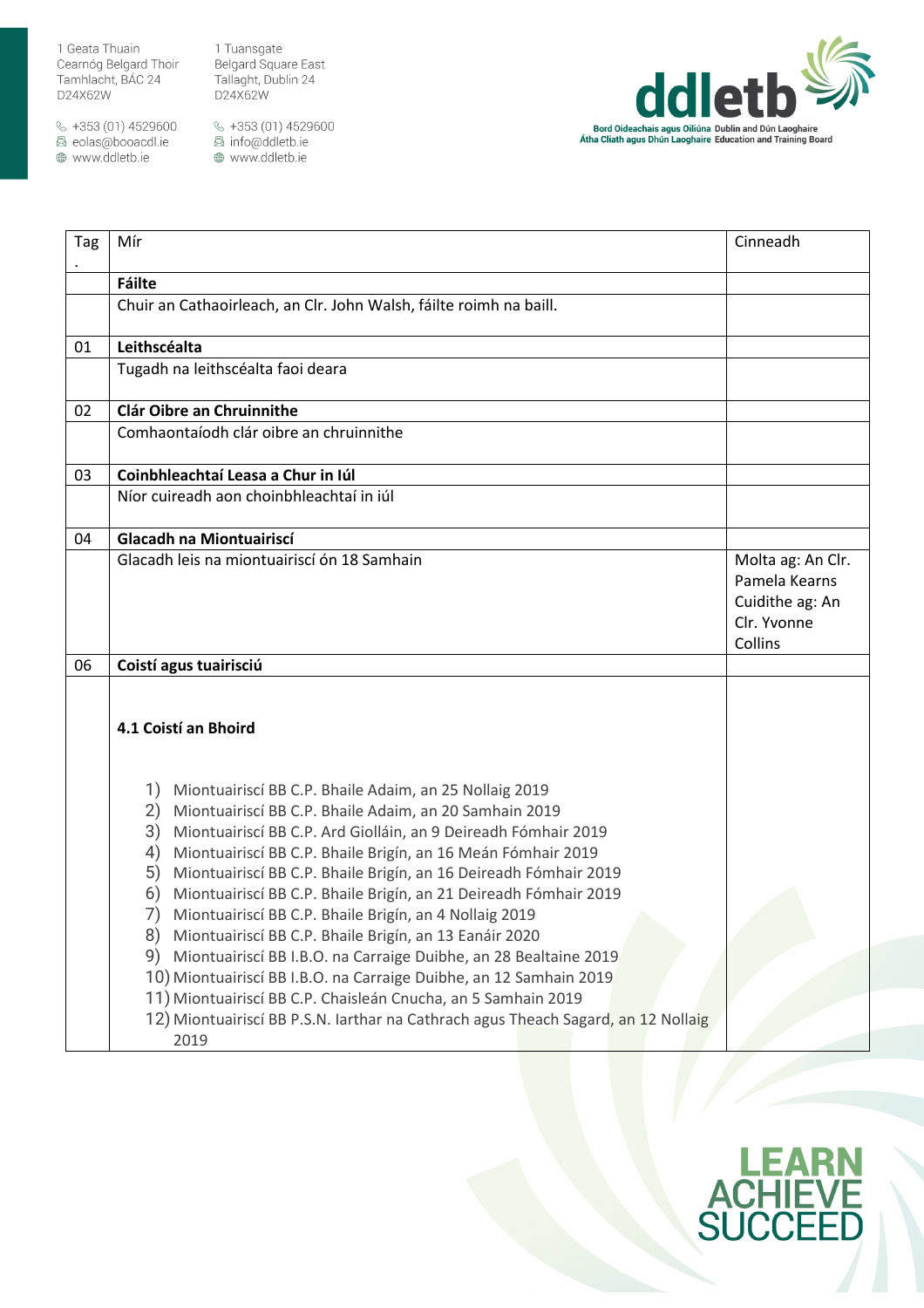$\&$  +353 (01) 4529600 圆 eolas@booacdl.ie

www.ddletb.ie

1 Tuansgate Belgard Square East Tallaght, Dublin 24 D24X62W

§ +353 (01) 4529600 圆 info@ddletb.ie www.ddletb.ie



| 13) Beartas rollaithe P.S.N. Iarthar na Cathrach agus Theach Sagard don Aonad<br><b>NSU 2020</b> |                   |
|--------------------------------------------------------------------------------------------------|-------------------|
| 14) Miontuairiscí BB Choláiste Chilliain, an 26 Meán Fómhair 2019                                |                   |
| 15) Miontuairiscí CC Choláiste de híde, an 19 Samhain 2019                                       |                   |
| 16) Miontuairiscí BB C.P. Pháirc Bhaile Choilín, an 16 Deireadh Fómhair 2019                     |                   |
| 17) Miontuairiscí BB C.P. Pháirc Bhaile Choilín, an 20 Samhain 2019                              |                   |
| 18) Miontuairiscí BB Choláiste Pobail Setanta, an 23 Deireadh Fómhair 2019                       |                   |
| 19) Miontuairiscí BB Choláiste Pobail Setanta, an 27 Samhain 2019                                |                   |
| 20) Miontuairiscí BB C.P. Ráth an Deagánaigh, an 15 Deireadh Fómhair 2019                        |                   |
| 21) Miontuairiscí BB C.P. Ráth an Deagánaigh, an 26 Samhain 2019                                 |                   |
| 22) Miontuairiscí BB I.B.O. Dhún Laoghaire, an 14 Bealtaine 2019                                 |                   |
| 23) Miontuairiscí BB I.B.O. Dhún Laoghaire, an 7 Deireadh Fómhair 2019                           |                   |
| 24) Miontuairiscí BB I.B.O. Dhún Laoghaire, an 3 Nollaig 2019                                    |                   |
| 25) Miontuairiscí BB C.P. Dhomhnach Bat, an 23 Deireadh Fómhair 2019                             |                   |
| 26) Miontuairiscí BB C.B.O. Dhún Droma, an 10 Aibreán 2019                                       |                   |
| 27) Miontuairiscí BB C.B.O. Dhún Droma, an 22 Deireadh Fómhair 2019                              |                   |
| 28) Miontuairiscí BB C.B.O. Dhún Droma, an 10 Nollaig 2019                                       |                   |
| 29) Miontuairiscí BB C.P. Fhine Gall, an 29 Bealtaine 2019                                       |                   |
| 30) Miontuairiscí BB C.P. na Gráinsí, an 28 Bealtaine 2019                                       |                   |
| 31) Miontuairiscí BB C.P. na Gráinsí, an 22 Samhain 2019                                         |                   |
| 32) Miontuairiscí BB C.P. an Ghrífín, an 3 Deireadh Fómhair 2019                                 |                   |
| 33) Miontuairiscí BB C.P. an Ghrífín, an 21 Samhain 2019                                         |                   |
| 34) Miontuairiscí BB C.P. Leamhcáin, an 10 Eanáir 2019                                           |                   |
| 35) Miontuairiscí BB C.P. Bhaile Lotrail, an 16 Meán Fómhair 2019                                |                   |
| 36) Miontuairiscí BB C.P. Bhaile Lotrail, an 11 Samhain 2019                                     |                   |
| 37) Miontuairiscí BB C.P. Mhóin Seiscinn, an 14 Bealtaine 2019                                   |                   |
| 38) Miontuairiscí BB C.P. Mhóin Seiscinn, an 12 Nollaig 2019                                     |                   |
| 39) Miontuairiscí BB Champas Bhaile an Oibricigh, an 6 Nollaig 2019                              |                   |
| 40) Miontuairiscí BB P.S.N. Aoife, an 23 Deireadh Fómhair 2019                                   |                   |
| 41) Miontuairiscí BB P.S.N. Choilm, an 4 Samhain 2019                                            |                   |
| 42) Miontuairiscí BB P.S.N. Ghráinne, an 15 Deireadh Fómhair 2019                                |                   |
| 43) Miontuairiscí BB C.P. na Sceirí, an 22 Deireadh Fómhair 2019                                 |                   |
| 44) Miontuairiscí BB C.P. Mhic Dara, an 8 Deireadh Fómhair 2019                                  |                   |
| 45) Miontuairiscí BB C.P. Fhinnéin, an 24 Deireadh Fómhair 2019                                  |                   |
| 46) Miontuairiscí BB C.P. Shoird, an 4 Deireadh Fómhair 2019                                     |                   |
| 47) Miontuairiscí BB C.P. Shoird, an 7 Samhain 2019                                              |                   |
|                                                                                                  | <b>Deimhnithe</b> |
|                                                                                                  |                   |
| Tuarascálacha faoi Alt 29<br>48) C.P. Chaisleán Cnucha an 26 Samhain 2019 CCC50                  |                   |
|                                                                                                  |                   |

49) C.P. Chaisleán Cnucha an 26 Samhain 2019 CCC51

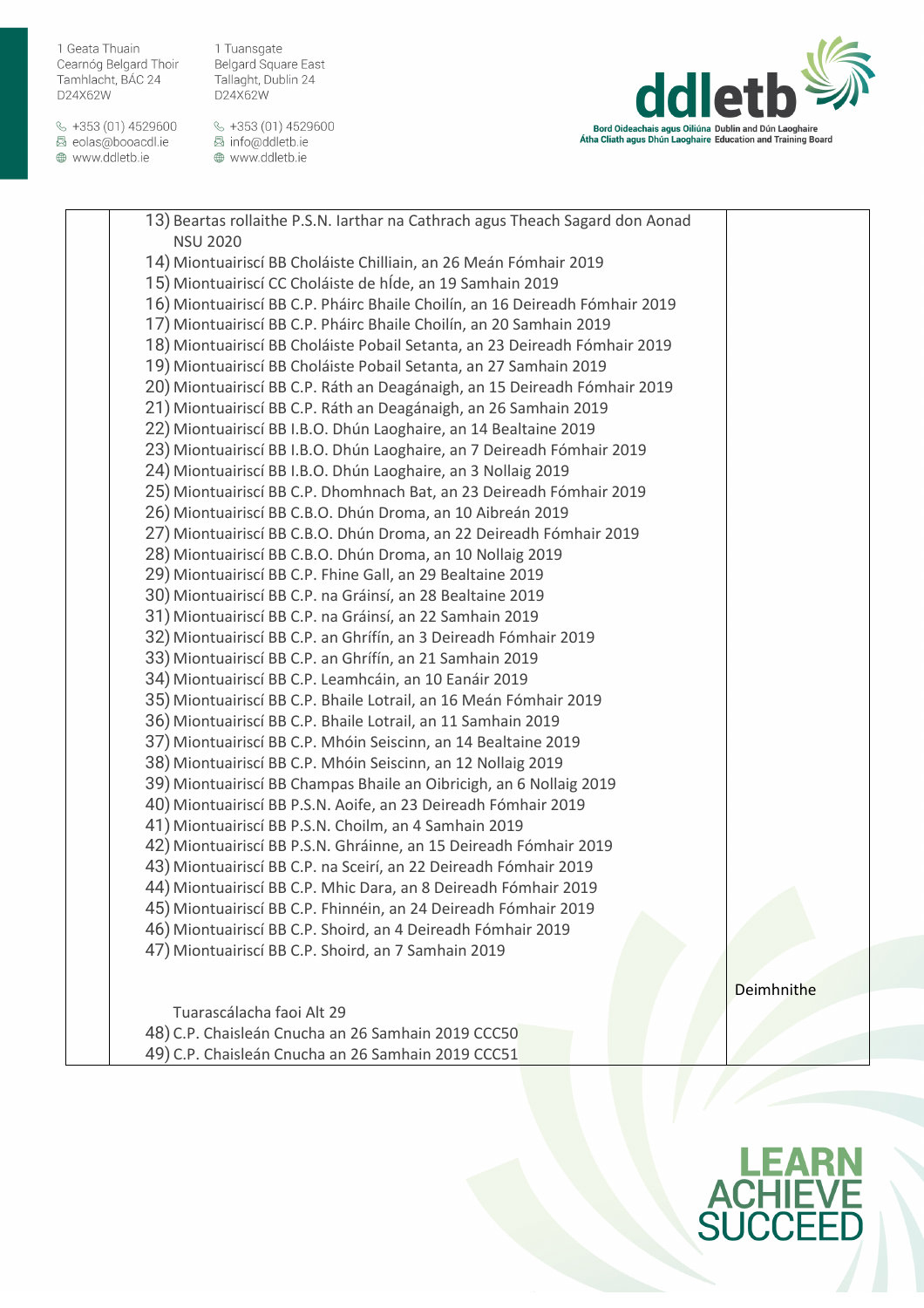$\&$  +353 (01) 4529600 圆 eolas@booacdl.ie

www.ddletb.ie

1 Tuansgate Pridansgate<br>Belgard Square East<br>Tallaght, Dublin 24 D24X62W



| 4.2 Tuarascálacha ón bhFeidhmeannach                               |                                                                |                                 |                    |                                                                               |          |
|--------------------------------------------------------------------|----------------------------------------------------------------|---------------------------------|--------------------|-------------------------------------------------------------------------------|----------|
| 1) Airgeadas                                                       |                                                                |                                 |                    |                                                                               |          |
|                                                                    | BORD OIDEACHAIS AGUS OILIÚNA ÁTHA CLIATH AGUS DHÚN LAOGHAIRE   |                                 |                    |                                                                               |          |
|                                                                    |                                                                | <b>TUARASCÁIL AIRGEADAIS</b>    |                    |                                                                               |          |
|                                                                    |                                                                | AN BHLIAIN GO DÁTA Nollaig 2019 |                    |                                                                               | Nótáilte |
| Clár                                                               | Iarmhéid Airgid<br><b>Deontais Tosaigh</b><br>An 1 Eanáir 2019 | <b>Fáltais</b>                  | <b>Íocaíochtaí</b> | Iarmhéid Airgid<br><b>Deontais</b><br><b>Deiridh</b><br>An 31 Nollaig<br>2019 |          |
| <b>IOMLÁN NA</b><br>PRÍOMHSCÉIME MAR<br><b>PHÁ</b>                 | 43,187                                                         | (116, 421, 900)                 | 116,130,279        | (248, 434)                                                                    |          |
| <b>IOMLÁN NA</b><br><b>PRÍOMHSCÉIME</b><br><b>NEAMHPHÁ</b>         | 2,719,459                                                      | (10, 164, 860)                  | 8,638,265          | 1,192,864                                                                     |          |
| AN tIOMLÁN A<br><b>BHAINEANN LEIS AN</b><br><b>bPRÍOMHSCÉIM</b>    | (3,024,500)                                                    | (3,447,243)                     | 3,334,385          | (3, 137, 358)                                                                 |          |
| <b>IOMLÁN NA</b><br><b>mBUNSCOILEANNA</b>                          | (147, 076)                                                     | (1,354,932)                     | 1,142,394          | (359, 615)                                                                    |          |
| <b>CAIPITEAL IOMLÁN</b>                                            | (3,569,509)                                                    | (8,523,704)                     | 8,987,827          | (3, 105, 386)                                                                 |          |
| <b>IOMLÁN NA</b><br>nDEONTAS TRÍÚ<br><b>LEIBHÉAL</b>               | (410, 286)                                                     | $0 -$                           |                    | (410, 286)                                                                    |          |
| AN tIOMLÁN NACH<br><b>MBAINEANN LEIS AN</b><br><b>bPRÍOMHSCÉIM</b> | (699, 773)                                                     | (21,746,451)                    | 21,628,572         | (817, 653)                                                                    |          |
| <b>IOMLÁN NA nIONAD</b><br><b>OILIUNA</b>                          | (3,589,296)                                                    | (39, 275, 632)                  | 37,430,588         | (5,434,340)                                                                   |          |
| IOMLÁN NA SEIRBHÍSÍ<br><b>ÓIGE</b>                                 | (441, 864)                                                     | (10,929,825)                    | 10,085,944         | (1, 285, 745)                                                                 |          |
| <b>IOMLÁN NA</b><br><b>GNÍOMHAIREACHTA</b><br><b>IOMLÁN AN</b>     | (383, 033)                                                     | (4,005,349)                     | 3,889,519          | (498, 864)                                                                    |          |
| <b>FHÉINMHAOINITHE</b>                                             | (6, 187, 298)                                                  | (5,956,803)                     | 5,788,324          | (6,355,776)                                                                   |          |

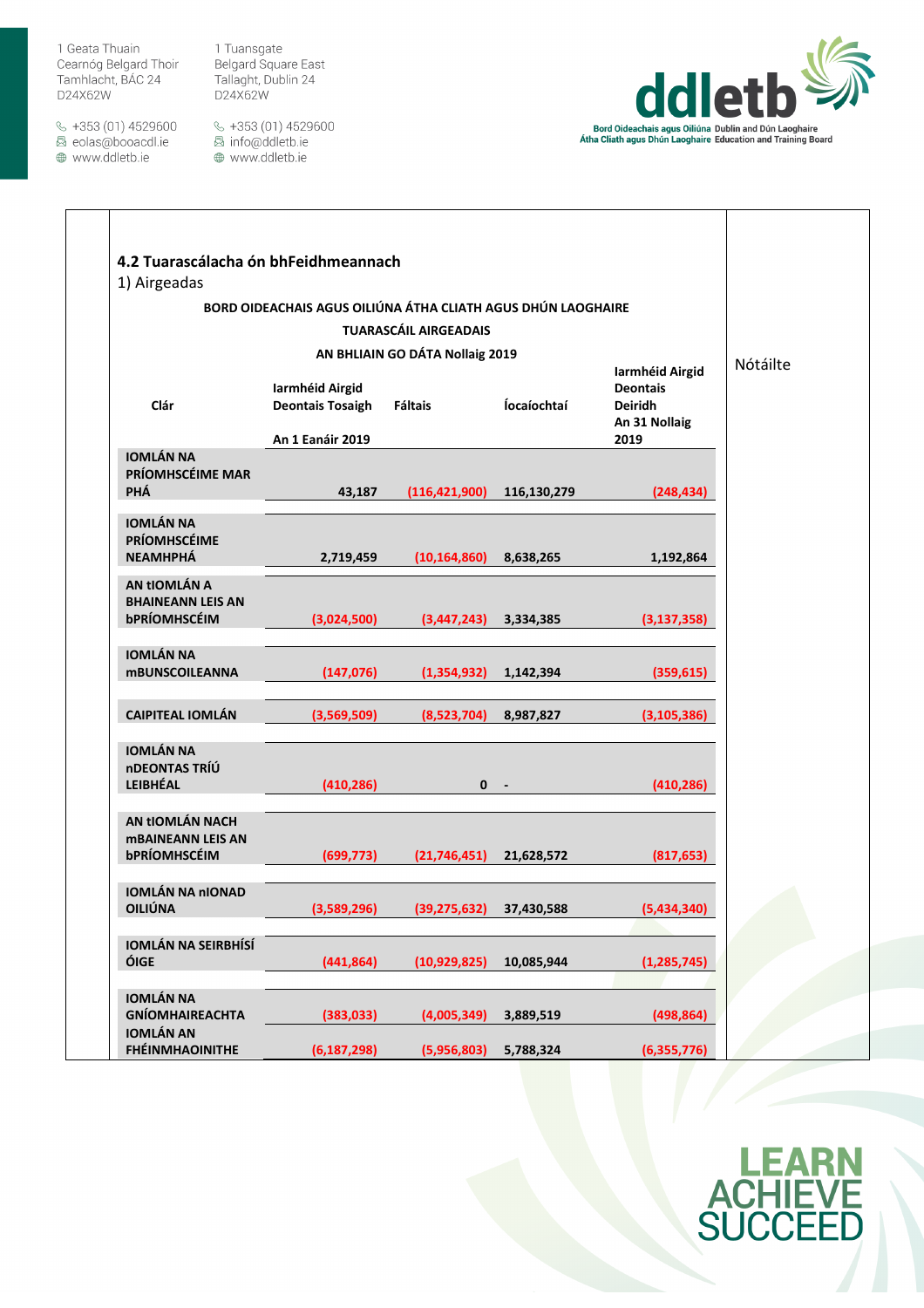$\&$  +353 (01) 4529600 圆 eolas@booacdl.ie

www.ddletb.ie

1 Tuansgate Belgard Square East Tallaght, Dublin 24 D24X62W



| Iarmhéid Bainc                                                                                                                                                                                                                                                                                                                                                                                                                                                         | (15,689,991)<br>221,826,699                                                                                                                                                                                                   | (217,056,097)                                                                                       | (20, 460, 592)                                                                   |  |  |  |
|------------------------------------------------------------------------------------------------------------------------------------------------------------------------------------------------------------------------------------------------------------------------------------------------------------------------------------------------------------------------------------------------------------------------------------------------------------------------|-------------------------------------------------------------------------------------------------------------------------------------------------------------------------------------------------------------------------------|-----------------------------------------------------------------------------------------------------|----------------------------------------------------------------------------------|--|--|--|
|                                                                                                                                                                                                                                                                                                                                                                                                                                                                        | Bhí thart ar €20.4m ar láimh ag BOOÁCDL ag deireadh mhí na Nollag 2019.                                                                                                                                                       |                                                                                                     |                                                                                  |  |  |  |
|                                                                                                                                                                                                                                                                                                                                                                                                                                                                        | Ní raibh gá leis an saoráid rótharraingthe a cuireadh ar bun go foirmiúil.                                                                                                                                                    |                                                                                                     |                                                                                  |  |  |  |
| Carnadh an t-easnamh ar an bPríomhscéim Neamhphá thar chúpla bliain, ach i mí na<br>Nollag 2019 d'eisigh an Roinn Oideachais & Scileanna maoiniú breise do ÁCDL chun an<br>méid seo a leanas a chumhdach:-<br>€178,390 chun an t-easnamh sna fáltais a chumhdach<br>€327,086 chun an bhearna idir an teorainn caiteachais agus an leithdháileadh a<br>shárú<br>€1,500,000 i maoiniú breise bunaithe ar bhrúnna déimeagrafacha agus an t-<br>easnamh ONP arna charnadh. |                                                                                                                                                                                                                               |                                                                                                     |                                                                                  |  |  |  |
| 2) Nuashonruithe ar Phróifíl na Foirne                                                                                                                                                                                                                                                                                                                                                                                                                                 | Is mór againn an maoiniú sin agus laghdófar an t-easnamh foriomlán ar an<br>bPríomhscéim dá thoradh. B'ionann an caiteachas iomlán do 2019 agus 8.6m, lena n-<br>áirítear róchaitheamh €250,000 a cuireadh in iúl roimhe seo. |                                                                                                     |                                                                                  |  |  |  |
| 3) Tuarascáil ar na Foirgnimh<br>Chuir Debbie Howlett an Tuarascáil ar an gClár Caipitil / Tógála i láthair                                                                                                                                                                                                                                                                                                                                                            | Nótáilte                                                                                                                                                                                                                      |                                                                                                     |                                                                                  |  |  |  |
| Nótáilte<br>Mórthógáil & Síntí Móra                                                                                                                                                                                                                                                                                                                                                                                                                                    |                                                                                                                                                                                                                               |                                                                                                     |                                                                                  |  |  |  |
| <b>MÍR</b>                                                                                                                                                                                                                                                                                                                                                                                                                                                             | <b>Nuashonrú</b>                                                                                                                                                                                                              |                                                                                                     | Nuashonrú mhí                                                                    |  |  |  |
|                                                                                                                                                                                                                                                                                                                                                                                                                                                                        | curtha ar fáil i<br>mí na Samhna<br>2019                                                                                                                                                                                      | le do thoil                                                                                         | Feabhra 2020. Cuir<br>do cheannlitreacha<br>anseo nuair a<br>bheidh sé leasaithe |  |  |  |
| <b>Baile Adaim -</b>                                                                                                                                                                                                                                                                                                                                                                                                                                                   | Níl a thuilleadh le tuairisciú                                                                                                                                                                                                | D'iarr an ROS orainn                                                                                |                                                                                  |  |  |  |
| Lochtanna                                                                                                                                                                                                                                                                                                                                                                                                                                                              | Seolfaidh Bill Kavanagh an<br>tuarascáil<br>Cuireadh glao ar Glenman                                                                                                                                                          | Comhairleoir a cheapadh chun<br>Tuarascáil Struchtúrach a chur i<br>gcrích maidir le 3 Scoil in ACC |                                                                                  |  |  |  |
|                                                                                                                                                                                                                                                                                                                                                                                                                                                                        | chun fógra a thabhairt dóibh                                                                                                                                                                                                  | Bhaile Adaim & 2 Bhunscoil in                                                                       |                                                                                  |  |  |  |
|                                                                                                                                                                                                                                                                                                                                                                                                                                                                        | ina leith, d'fhág mé                                                                                                                                                                                                          | aice léi                                                                                            |                                                                                  |  |  |  |
|                                                                                                                                                                                                                                                                                                                                                                                                                                                                        | glórtheachtaireacht, ní                                                                                                                                                                                                       |                                                                                                     |                                                                                  |  |  |  |
|                                                                                                                                                                                                                                                                                                                                                                                                                                                                        | bhfuair mé aon fhreagra                                                                                                                                                                                                       |                                                                                                     |                                                                                  |  |  |  |

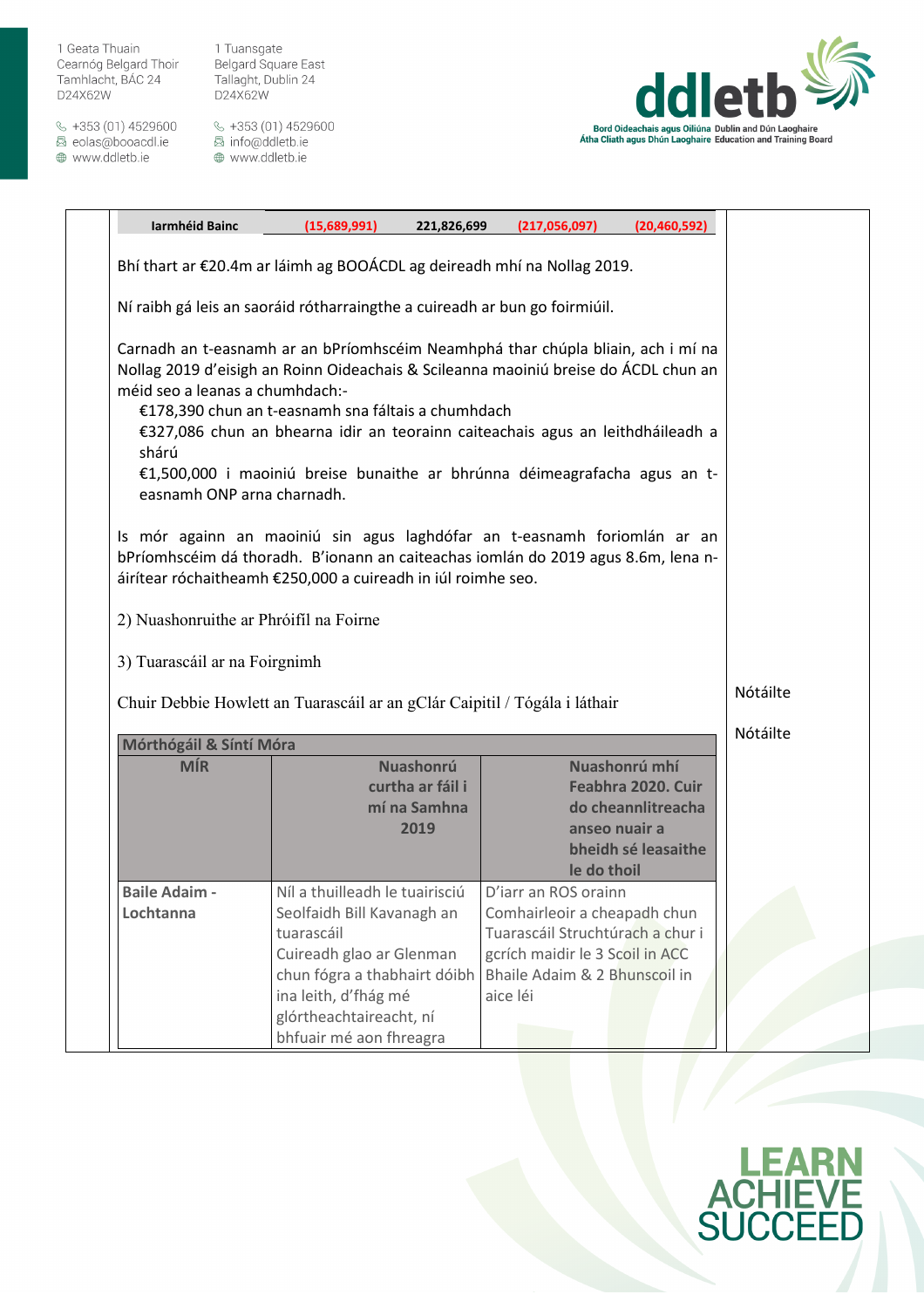1 Tuansgate Belgard Square East Tallaght, Dublin 24 D24X62W

 $\&$  +353 (01) 4529600 圆 eolas@booacdl.ie

www.ddletb.ie



|                                                                                   | agus níor fhiosraigh mé an<br>scéal go fóill                                                                                                              | D'eisigh Peter Ging a tháille, arb<br>ionann é agus €15,500 agus CBL<br>san áireamh                                                                                                                                                                                     |  |
|-----------------------------------------------------------------------------------|-----------------------------------------------------------------------------------------------------------------------------------------------------------|-------------------------------------------------------------------------------------------------------------------------------------------------------------------------------------------------------------------------------------------------------------------------|--|
| <b>Coláiste Pobail Ard</b><br>Giolláin - Céim 1                                   | D'eisigh an ROS fógra<br>réamhfhaisnéise agus tá<br>beartaithe acu scafalra<br>struchtúrtha a chur suas<br>mórthimpeall an fhoirgnimh<br>sa ghearrthéarma | Tá Sisk ar an láithreán ag cur<br>suas Scafalra Struchtúrtha<br>Tá sé beartaithe againn an<br>staighre a thabhairt ar ais don<br>scoil faoi thús na seachtaine seo<br>chugainn 24/02/20.                                                                                |  |
| C.P. Bhaile Brigín -<br><b>Foirgneamh Ionaid</b>                                  | D'iarr an tOifigeach Dóiteáin<br>síneadh breise a fháil go dtí<br>an 10 Nollaig.                                                                          | Iarratais Reachtúla curtha<br>isteach                                                                                                                                                                                                                                   |  |
| <b>Iarthar na Cathrach</b><br>- Oibreacha um<br>Shábháilteacht<br><b>Dóiteáin</b> | Níl a thuilleadh le tuairisciú                                                                                                                            | Níl a thuilleadh le tuairisciú<br>(KF)<br>Tá George ag fiosrú faoin<br>airgead gan íoc                                                                                                                                                                                  |  |
| Iarthar na Cathrach<br>- (Foirgneamh Nua<br>PSN)                                  | Táthar ag súil go dtabharfar<br>ar láimh é an 9 Nollaig                                                                                                   | Tugtha ar láimh                                                                                                                                                                                                                                                         |  |
| Coláiste Chilliain -<br>Adapt                                                     | Ailtire Nua le hearcú.<br>(Amhail an 15/10/19) Ag<br>feitheamh ar shoiléiriú ón<br>Roinn.                                                                 | NMA curtha faoi<br>ghlacadóireacht. Foilseoidh an<br>ROS/BT RR le haghaidh Ailtire<br>eile ar 2 thionscadal ar leith,<br>beidh BOOÁCDL páirteach sa<br>mheasúnú a dhéanfar ar Ailtirí<br>do Láithreán Choláiste Chilliain<br>- níl a thuilleadh le tuairisciú.          |  |
| <b>Foirgneamh Buan</b><br>Danu                                                    | Ní bhfuarthas aon láithreán.<br>Mhol Tom Plunkett<br>Gleanntán na hAbhann.                                                                                | Roghnaíodh Gleanntán na<br>hAbhann mar láithreán buan.<br>D'aontaigh Scoil Pháirc Hans go<br>dtabharfaidís cóiríocht do Scoil<br>Danu don bhliain acadúil seo<br>chugainn.<br>Tá Céim 1 á dearadh ag Peter<br>Ging (Samhradh 2019)<br>Caithfimid glao ar thairiscintí a |  |

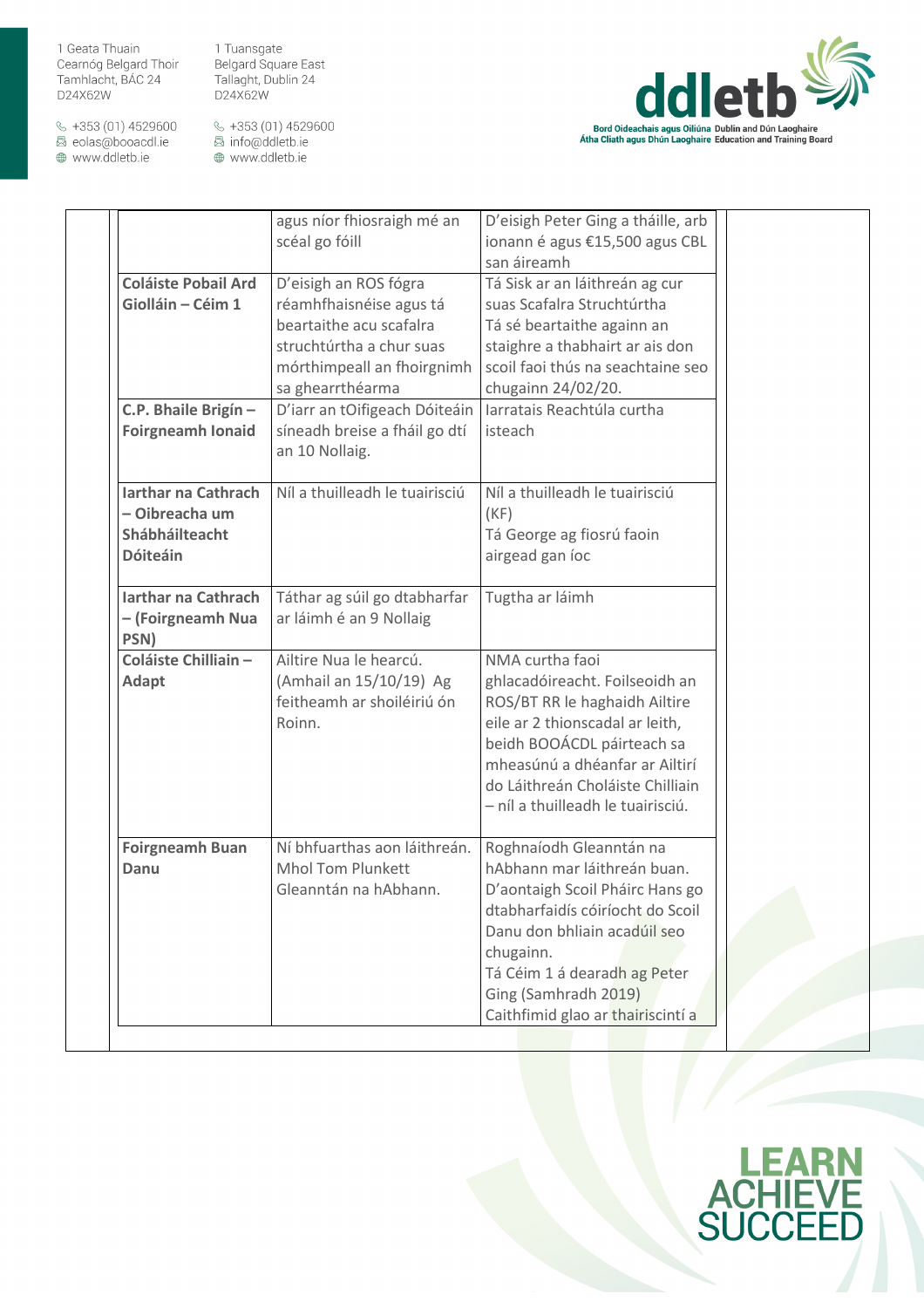$\&$  +353 (01) 4529600 圆 eolas@booacdl.ie

www.ddletb.ie

1 Tuansgate Belgard Square East Tallaght, Dublin 24 D24X62W



|                                                                                                         |                                                                                                                                      | sheoladh le haghaidh Foireann<br>Deartha i gcomhair Chéim 2                                                                                                                                                  |  |
|---------------------------------------------------------------------------------------------------------|--------------------------------------------------------------------------------------------------------------------------------------|--------------------------------------------------------------------------------------------------------------------------------------------------------------------------------------------------------------|--|
| Eblana                                                                                                  | Fós folamh<br>Liostaithe amhlaidh ar chlár<br>réadmhaoine an Stáit                                                                   | Fuarthas luachan ó ATR chun<br>graifítí a ghlanadh                                                                                                                                                           |  |
| <b>Síneadh CP Fhine</b><br>Gall                                                                         | Níl a thuilleadh le tuairisciú<br>Cuireadh an láithreán in aice<br>leis ar fáil lena cheannach                                       | Dúirt an ROS nach bhfuil siad i<br>bhfabhar acmhainn C.P. Fhine<br>Gall a mhéadú ar an láithreán<br>sin.                                                                                                     |  |
| Gaelcholáiste<br>Reachrann                                                                              | Cuirfear Céim 2B i gcrích<br>agus faoi bhráid na Roinne<br>roimh an Nollaig                                                          | Níor cuireadh Céim 2B isteach<br>go fóill. Táimid ag feitheamh ar<br>fhaisnéis faoi Mechanical<br>&Electrical Consultants ó JAK,<br>atá 2 mhí ar gcúl faoi láthair.                                          |  |
| <b>Foirgneamh Buan</b><br>do 1,000 Dalta ag<br><b>CP an Ghrifín</b><br>(Comhaontú<br>Seirbhíse sínithe) | Thug an ROS treoir chun an<br>láithreán a Cheannach.<br>Foireann Deartha le<br>ceapadh.<br>Sceideal Cóiríochta le<br>comhaontú       | Chuir an ROS in iúl go<br>gceannóidh siad an láithreán<br>agus go dtógfaidh siad an Scoil<br>Sceideal Cóiríochta le<br>comhaontú<br>Tá sé beartaithe go gcuirfí céim<br>1 i gcrích an 1 Meán Fómhair<br>2022 |  |
| <b>Coláiste Pobail</b><br>Choill an Rí                                                                  | Céim na Tógála curtha i<br>gcrích.<br>Bainfear an Chóiríocht<br>Shealadach (CS) agus<br>tabharfar an leibhéal<br>uachtarach ar láimh | Na limistéir uile tugtha ar láimh.<br>Cuirfear na síolta sa pháirc<br>imeartha san athbhliain.                                                                                                               |  |
| An Chiseog-<br>Lochtanna & Cuntas<br><b>Deiridh</b>                                                     | Idirbheartaíocht idir lámha<br>Eiseoidh Masterair táille<br>chun comhlaí lochtacha a<br>athsholáthar                                 | Tá roinnt saincheisteanna á<br>bhfiosrú                                                                                                                                                                      |  |
| <b>Coláiste Pobail</b><br>Leamhcáin                                                                     | Fós ag feitheamh ar<br>fhaomhadh ón ROS                                                                                              | Céim 2b curtha faoi bhráid an<br>ROS an 6 Feabhra 2020                                                                                                                                                       |  |
| <b>Coláiste Pobail</b>                                                                                  |                                                                                                                                      | Oibreacha fós ar siúl. Táthar ag                                                                                                                                                                             |  |
| Lusca - Céim 2                                                                                          |                                                                                                                                      | súil go gcuirfear i gcrích iad an<br>5/6/2020-faoi réir na n-<br>oibreacha atá fós le déanamh.                                                                                                               |  |

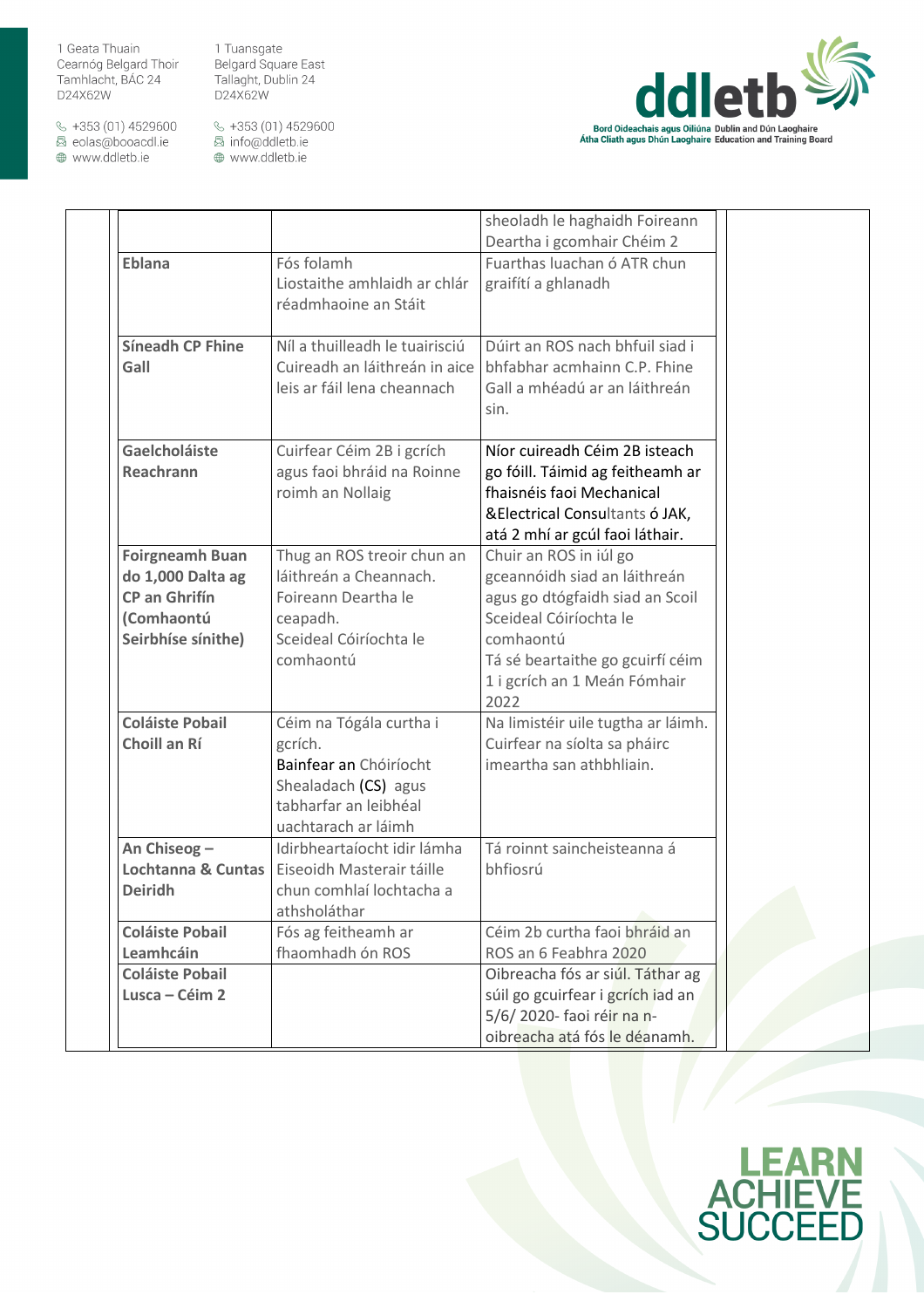1 Tuansgate Belgard Square East Tallaght, Dublin 24 D24X62W

 $\&$  +353 (01) 4529600 圆 eolas@booacdl.ie

www.ddletb.ie



| <b>Coláiste Pobail</b>                 | Céim na Tógála curtha i                                                                                                                                                                                                      |                                                                                                                                                                                                                                                                                                                                                       |  |
|----------------------------------------|------------------------------------------------------------------------------------------------------------------------------------------------------------------------------------------------------------------------------|-------------------------------------------------------------------------------------------------------------------------------------------------------------------------------------------------------------------------------------------------------------------------------------------------------------------------------------------------------|--|
| <b>Bhaile Lotrail (Céim</b>            | gcrích                                                                                                                                                                                                                       |                                                                                                                                                                                                                                                                                                                                                       |  |
| 2)                                     |                                                                                                                                                                                                                              |                                                                                                                                                                                                                                                                                                                                                       |  |
| Coláiste Pobail na<br>Sceirí - Síneadh | Suirbhé Tomhaiste ar<br>limistéir Teagaisc reatha le<br>déanamh chun cabhrú leis<br>an ROS chun Sceideal den<br>Chóiríocht Iarmharach a<br>ullmhú                                                                            | D'iarr an ROS ar an BOO C.P. na<br>Sceirí a shíneadh go dtí Scoil le<br>1,300 Dalta agus<br>chomhaontaigh BOO leis sin<br>Ag feitheamh ar an Sceideal<br>Cóiríochta agus ar Thuarascáil<br>Ceaptha Achomair chun glao ar<br>thairiscintí a eisiúint maidir leis<br>an bhFoireann Deartha<br>Níl a thuilleadh le tuairisciú.<br>Rinne an ROS TA 2020 a |  |
|                                        |                                                                                                                                                                                                                              | fhaomhadh inniu                                                                                                                                                                                                                                                                                                                                       |  |
| <b>Coláiste Pobail</b>                 | Freagairt ar an Tuarascáil                                                                                                                                                                                                   | Cuireadh comparáid idir costais,                                                                                                                                                                                                                                                                                                                      |  |
| Fhionáin - Síneadh                     | Féidearthachta le seoladh ar<br>ais chuig KSN an tseachtain<br>seo                                                                                                                                                           | i ndáil le hathchóiriú an<br>fhoirgnimh reatha agus<br>foirgneamh nua a thógáil, faoi<br>bhráid an ROS                                                                                                                                                                                                                                                |  |
| Scoil Bhuan do                         | · Dul chun cinn maith á                                                                                                                                                                                                      | Dul chun cinn maith á                                                                                                                                                                                                                                                                                                                                 |  |
| 1,000 Dalta i Sord                     | dhéanamh ag an<br>gconraitheoir ar an<br>láithreán, Ag súil go<br>gcuirfear i gcrích é i ráithe<br>2 de 2020<br>· Tá an díon á chur air faoi<br>láthair agus táthar ag súil<br>go gcuirfear i gcrích é i<br>ráithe 2 de 2020 | dhéanamh ag an gconraitheoir<br>ar an láithreán, Ag súil go<br>gcuirfear i gcrích é ag deireadh<br>mhí an Mheithimh 2020                                                                                                                                                                                                                              |  |
| SH Bhaile Brigín -                     | Cruthóidh KSN Tuarascáil ar                                                                                                                                                                                                  | Comhaontaíodh figiúr an                                                                                                                                                                                                                                                                                                                               |  |
| <b>Cuntas Deiridh</b>                  | Chéim 5 Tá JPD ag<br>feitheamh ar bharánta<br>nuashonraithe sula<br>réiteoidh siad an cuntas                                                                                                                                 | chuntais deiridh le Cleary Doyle.<br>Tá JPD ag feitheamh ar<br>bharánta nuashonraithe ó<br>Cleary Doyle. Tuairiscíodh                                                                                                                                                                                                                                 |  |
|                                        | deiridh                                                                                                                                                                                                                      | sceitheadh nua amhail an 5<br>Samhain 2019                                                                                                                                                                                                                                                                                                            |  |

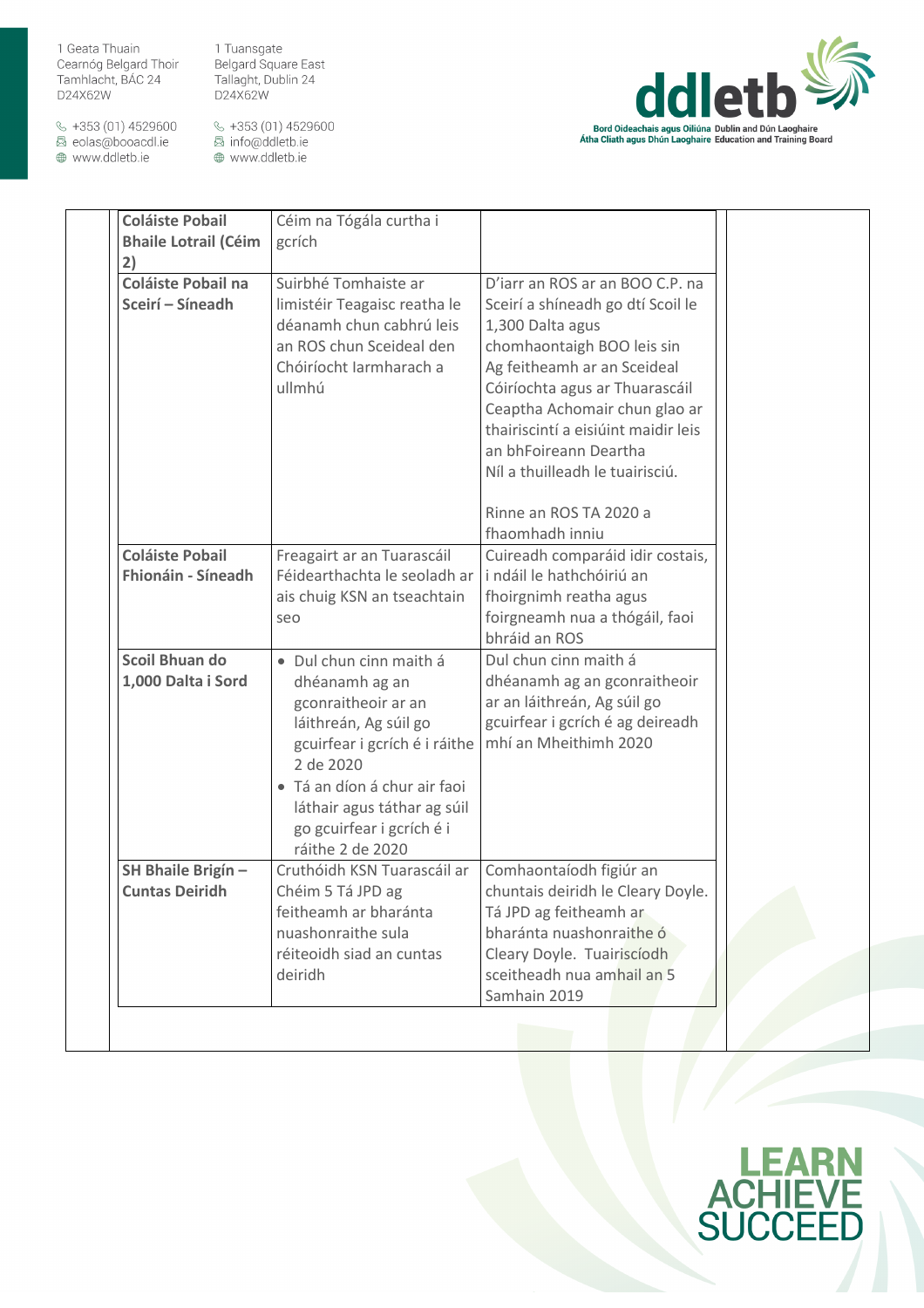1 Tuansgate Belgard Square East Tallaght, Dublin 24 D24X62W

 $\&$  +353 (01) 4529600 圆 eolas@booacdl.ie

www.ddletb.ie



| <b>C.P. Pháirc Bhaile</b><br>Choilín - SNU                  | · Obair idir Lámha<br>· Tá na Doiciméid<br>Tairisceana á n-<br>athbhreithniú. Ba cheart<br>go mbeadh an tairiscint<br>beo an tseachtain dar<br>críoch an 22/11/19                    | Tairiscintí á n-iarraidh le<br>haghaidh Foireann Deartha faoi<br>láthair                                                                                                                                                                                                                                                                  |  |
|-------------------------------------------------------------|--------------------------------------------------------------------------------------------------------------------------------------------------------------------------------------|-------------------------------------------------------------------------------------------------------------------------------------------------------------------------------------------------------------------------------------------------------------------------------------------------------------------------------------------|--|
| <b>SNU Mhóin Seiscinn</b>                                   | · Tá an togra deartha is<br>déanaí ag an Roinn ón 8<br>Bealtaine 2019. Ag<br>feitheamh ar chinneadh<br>• Rachaidh mé i dteagmháil<br>leis an Roinn arís maidir<br>lena dul chun cinn | Chuathas i dteagmháil leis<br>an Roinn arís an 7/2/2020.<br>Dúirt siad go bhfuil siad ag<br>plé leis ó thaobh cúrsaí<br>teicniúla de                                                                                                                                                                                                      |  |
| Naomh Caoimhín -<br>SNU                                     | Bainisteoir tionscadail fós le<br>cinneadh. Litir faofa faighte<br>an 30/10/19. Beidh breis<br>agus €1,000,000 i gceist leis<br>an tionscadal                                        | Tairiscintí á n-iarraidh le<br>haghaidh Foireann Deartha faoi<br>láthair                                                                                                                                                                                                                                                                  |  |
| <b>Cóiríocht Shealadach</b><br>Cóiríocht<br>Shealadach 2019 | Coláiste Cois Life - Tá sé ·<br>beartaithe é a thabhairt<br>ar láimh i lár mhí na<br><b>Nollag</b>                                                                                   | Coláiste Cois Life<br>Bhí fadhb leis an Dearbhú<br>Deartha a fháil ó WBS chun<br>athruithe a dhéanamh ar an<br>bhFoirgneamh.<br>Fadhb leis an gcead<br>pleanála, níl sé beartaithe<br>againn ligean d'aon duine<br>cónaí ann go dtí go<br>bhfaighimis Cead Coinneála.<br>Jarratas le bheidh curtha<br>faoi bhráid an ROS i mí<br>Feabhra. |  |
|                                                             | Ard Giolláin - Cead<br>$\bullet$<br>deiridh faighte<br>Déan an raon feidhme a<br>athbhreithniú chun 4 CR<br>ar an 2ú hurlár a chur<br>san áireamh.                                   | <b>Ard Giolláin</b><br>Rinneadh Táille na Foirne<br>Deartha a chomhaontú                                                                                                                                                                                                                                                                  |  |

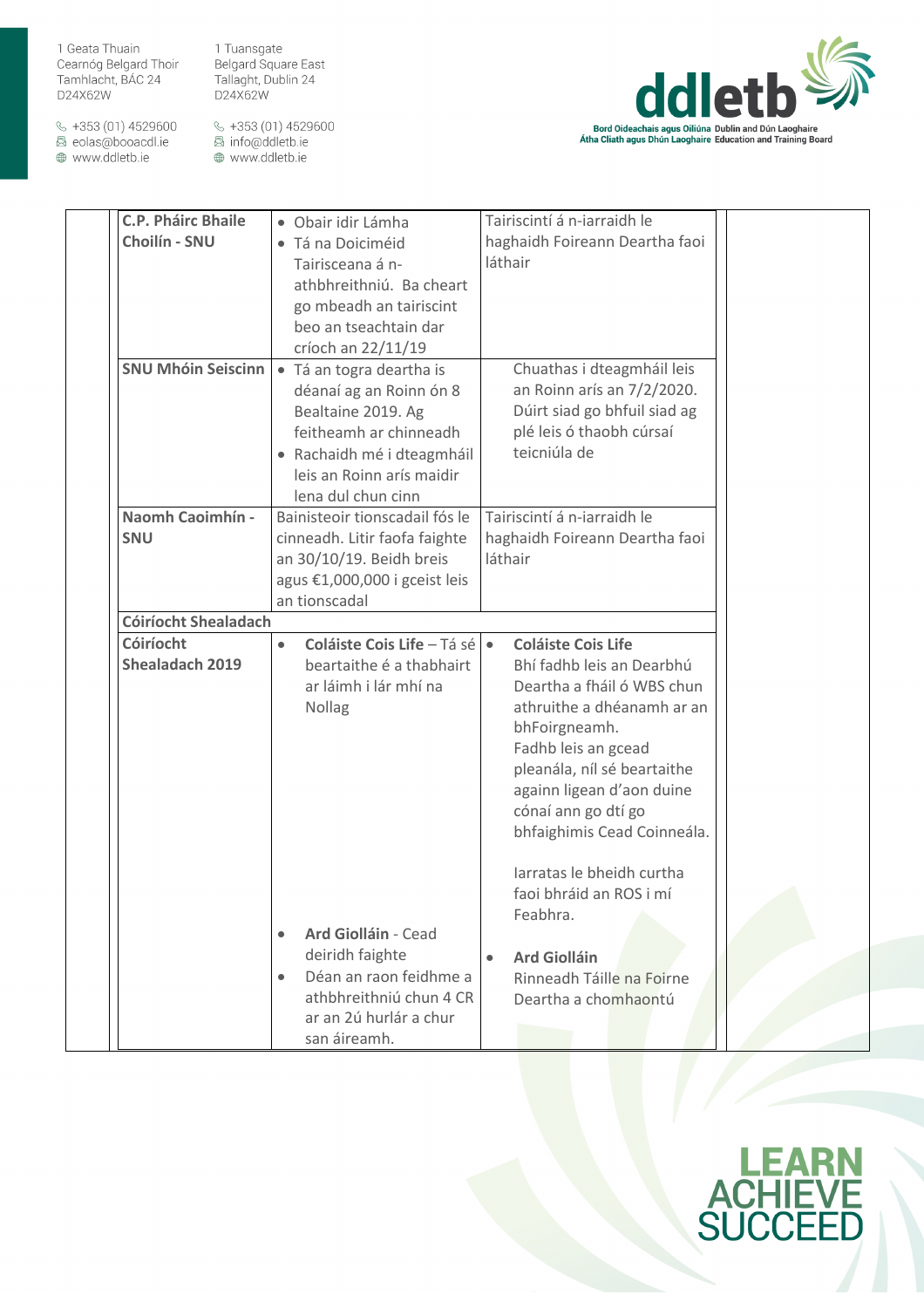$\&$  +353 (01) 4529600 圆 eolas@booacdl.ie

www.ddletb.ie

1 Tuansgate Belgard Square East Deigard Square<br>Tallaght, Dublin 24<br>D24X62W



| Tá na Doiciméid Tairisceana<br>Caithfear Táillí na Foirne<br>$\bullet$<br>Deartha a Chomhaontú<br>beagnach réidh lena n-<br>uaslódáil ar Etenders<br>Eiseofar glao ar<br>$\bullet$<br>Is gá iarratas a chur isteach<br>thairiscintí go luath i mí<br>ar chead pleanála/theastas<br>na Nollag<br>rochtana do dhaoine faoi<br>mhíchumas agus deimhniú<br>5 CR Ard Giolláin Curtha<br>$\bullet$<br>sábháilteachta dóiteáin le<br><i>i</i> gcrích<br>haghaidh chéim 2 (2 urlár)<br>An Cuntas Deiridh le<br>Fuarthas cead ón Roinn<br>seoladh chuig an Roinn |
|---------------------------------------------------------------------------------------------------------------------------------------------------------------------------------------------------------------------------------------------------------------------------------------------------------------------------------------------------------------------------------------------------------------------------------------------------------------------------------------------------------------------------------------------------------|
| <b>5 CR Ard Giolláin</b><br>$\bullet$<br>Danu - Na hOibreacha<br>$\bullet$<br>Curtha i gcrích<br>Bunaidh curtha i gcrích.<br>An Cuntas Deiridh le<br>CO seolta chuig Vision.<br>$\bullet$<br>seoladh chuig an Roinn<br>Osclaíodh an scoil an 18<br>$\bullet$<br>Samhain                                                                                                                                                                                                                                                                                 |
| Danu<br>$\bullet$<br>Tá na hOibreacha Bunaidh<br>TA Shoird - Níl a<br>$\bullet$<br>curtha i gcrích.<br>thuilleadh le tuairisciú<br>Meastar go mbeidh costas<br>Na hoibreacha<br>$\bullet$<br>thart ar €85k ar na<br>seachtracha curtha i<br>hoibreacha breise<br>gcrích<br>Cead faighte chun fanacht i<br>Tá oibreacha fós ar siúl<br>$\bullet$<br>bPáirc Hans don bhliain<br>ar fhostáisiún BSL.(KF)<br>acadúil 2020/2021.                                                                                                                             |
| Fine Gall - 2 Sheomra<br>$\bullet$<br><b>TA Shoird</b><br>$\bullet$<br>Ranga faofa,<br>Ullmhaíodh an t-<br>Suirbhéanna curtha i<br>athbhreithniú ar an FSC<br>gcrích an tseachtain seo<br>Ag feitheamh ar ESB<br>caite.<br>Networks chun méadar a<br>An Máistirphlean fós idir<br>shuiteáil agus an chumhacht<br>lámha (KF)<br>don fhostáisiún a chasadh<br>air.                                                                                                                                                                                        |
| Na Sceirí - Eisíodh glao<br>ar thairiscintí don TA<br>Fine Gall $-2$ CR<br>agus don Seomra<br>Eolaíochta araon (KF)                                                                                                                                                                                                                                                                                                                                                                                                                                     |

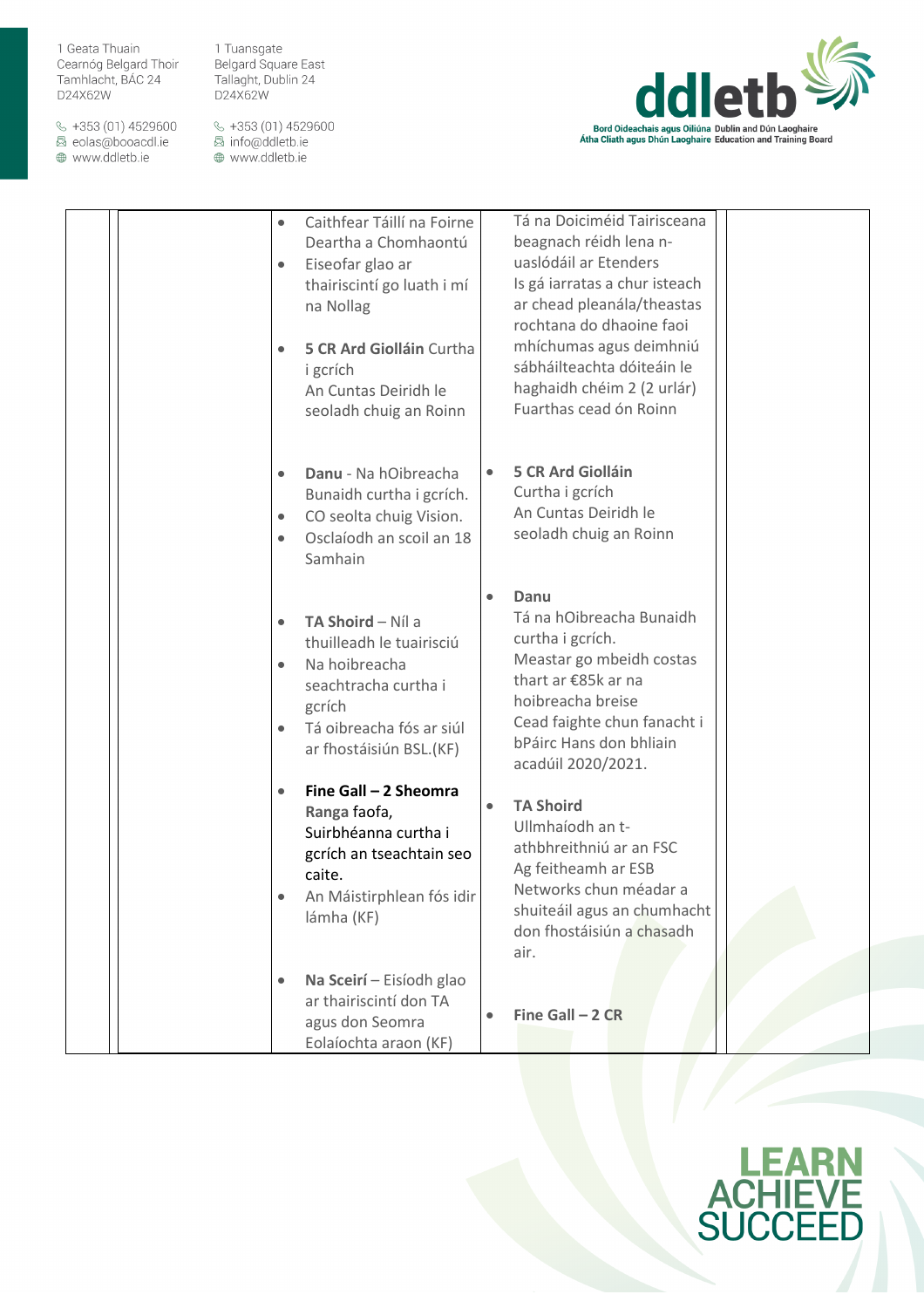$\&$  +353 (01) 4529600 圆 eolas@booacdl.ie

www.ddletb.ie

1 Tuansgate Belgard Square East Tallaght, Dublin 24 D24X62W



| An<br>$\bullet$<br>$\bullet$<br>Caithfear Glao ar Thairiscintí<br>Ghráinseach/Reachran<br>a eisiúint maidir leis an TA &<br>$n -$ Beagnach<br>críochnaithe.<br>an Seomra Eolaíochta<br>Tabharfar ar láimh é<br>$\bullet$<br>C.P. an Ghrífín - céim $1$<br>faoi dheireadh mhí na<br>$\bullet$<br>Curtha i gcrích ar shuíomh<br>Samhna. (KF)<br>leasaithe sa Chiseog<br>Ag feitheamh ar fhaomhadh<br>ón Roinn le haghaidh<br>cóiríocht choimhdeach<br>SN Naomh Caoimhín -<br>$\bullet$<br>Glactha<br>1ú Ráithe 2020<br>An<br>$\bullet$<br>$\bullet$<br>Ghráinseach/Gaelcholáiste<br>McGuire<br>Reachrann<br>2019 curtha i gcrích agus in<br>Clr. Peter<br>úsáid<br>Kavanagh<br>Iarratas curtha isteach le<br>haghaidh 2020<br>Nótáilte<br><b>SN Naomh Caoimhín</b><br>$\bullet$<br>Cuireadh moill air ar 2 chúis<br>Níor tugadh an CCL ar láimh<br>&<br>bhí fadhb leis na costais<br>breise chun an t-athchóiriú<br>a dhéanamh i gcomhréir le<br>Cuid L a aimsíodh le linn an | C.P. an Ghrifín - Céim 1<br>$\bullet$<br>fós ar siúl. Suirbhéanna<br>eagraithe | Bhí fadhb leis an Iarratas<br>Pleanála, bhí orainn é a chur<br>isteach arís.<br>An Máistirphlean fós idir<br>lámha (KF) |                                    |
|-----------------------------------------------------------------------------------------------------------------------------------------------------------------------------------------------------------------------------------------------------------------------------------------------------------------------------------------------------------------------------------------------------------------------------------------------------------------------------------------------------------------------------------------------------------------------------------------------------------------------------------------------------------------------------------------------------------------------------------------------------------------------------------------------------------------------------------------------------------------------------------------------------------------------------------------------------------------------------|--------------------------------------------------------------------------------|-------------------------------------------------------------------------------------------------------------------------|------------------------------------|
|                                                                                                                                                                                                                                                                                                                                                                                                                                                                                                                                                                                                                                                                                                                                                                                                                                                                                                                                                                             |                                                                                | Na Sceirí                                                                                                               |                                    |
|                                                                                                                                                                                                                                                                                                                                                                                                                                                                                                                                                                                                                                                                                                                                                                                                                                                                                                                                                                             |                                                                                |                                                                                                                         | Molta ag: Gerry<br>Cuidithe ag: An |
|                                                                                                                                                                                                                                                                                                                                                                                                                                                                                                                                                                                                                                                                                                                                                                                                                                                                                                                                                                             |                                                                                | Phróisis Tairisceana                                                                                                    |                                    |
| Oibreacha Samhraidh 2015/2016                                                                                                                                                                                                                                                                                                                                                                                                                                                                                                                                                                                                                                                                                                                                                                                                                                                                                                                                               |                                                                                |                                                                                                                         |                                    |

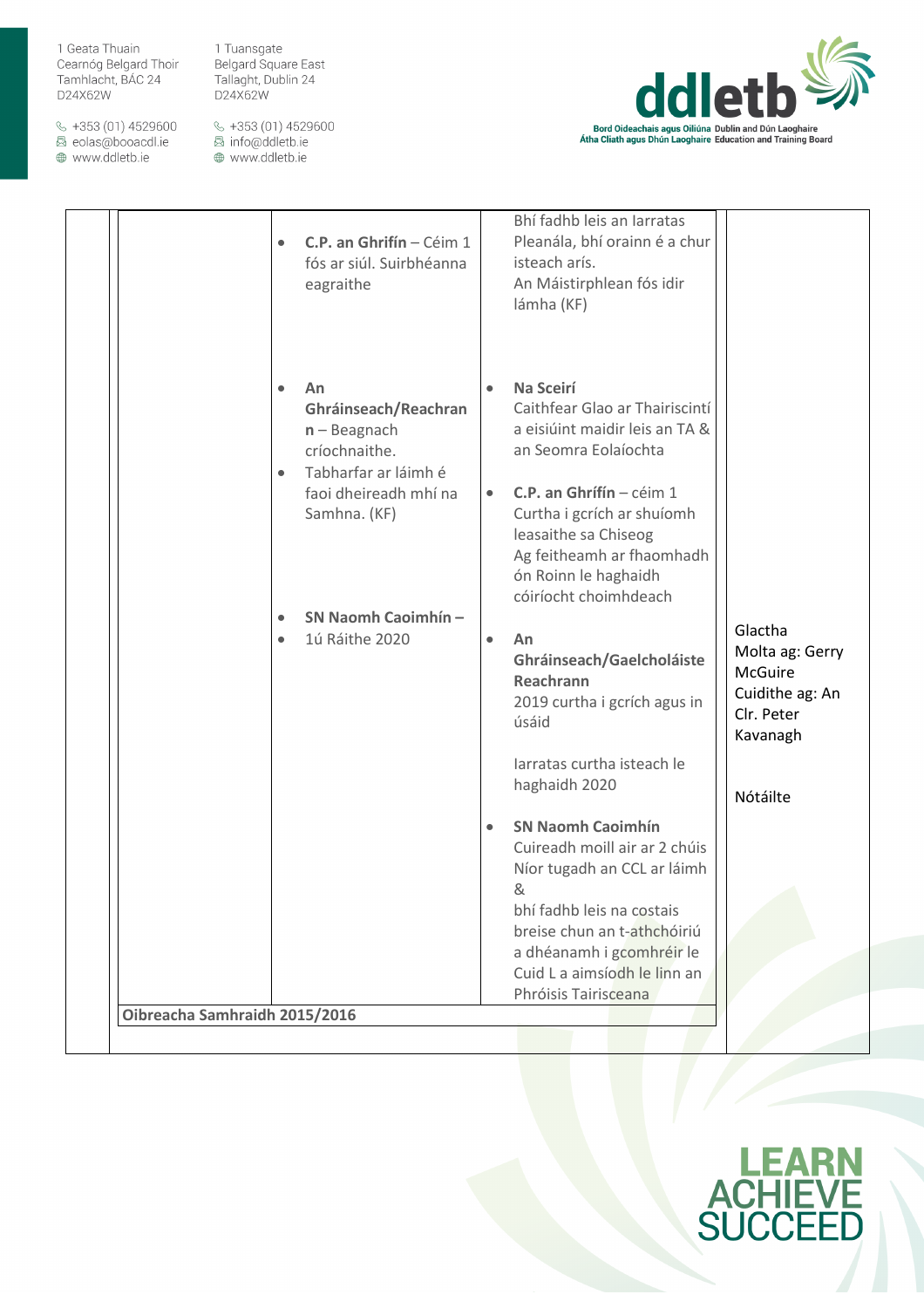1 Tuansgate Belgard Square East Tallaght, Dublin 24 D24X62W

 $\&$  +353 (01) 4529600 圆 eolas@booacdl.ie

⊕ www.ddletb.ie

§ +353 (01) 4529600 圆 info@ddletb.ie

⊕ www.ddletb.ie



- 5) Tuarascáil an Phríomhoifigigh Fheidhmiúcháin
- 1. Oiliúint don Bhord Bainistíochta cuireadh oiliúint ar éascaitheoirí maidir leis an gcéad dhá mhodúl as ceithre cinn. Meastar go gcuirfear an chéad dhá mhodúl ar fáil i mí an Mhárta ina mbraislí. Meastar go gcuirfear an dá mhodúl eile ar fáil i mí na Bealtaine.
- 2. Cuireadh an tAcht Oideachais (Ligean Isteach i Scoileanna) i bhfeidhm an 1 Feabhra, geall le go hiomlán seachas na forálacha d'éisteachtaí faoi Alt 29. Is é an amlíne go bhforbróidh na Prionsabail a mbeartais agus teimpléid BOOÉ á n-úsáid acu. Tabharfar iad sin chuig gach Bord Bainistíochta ag deireadh mhí Aibreáin. Bheadh sé go maith dá bhféadfadh na baill maoirseacht a dhéanamh ar dhul chun cinn na

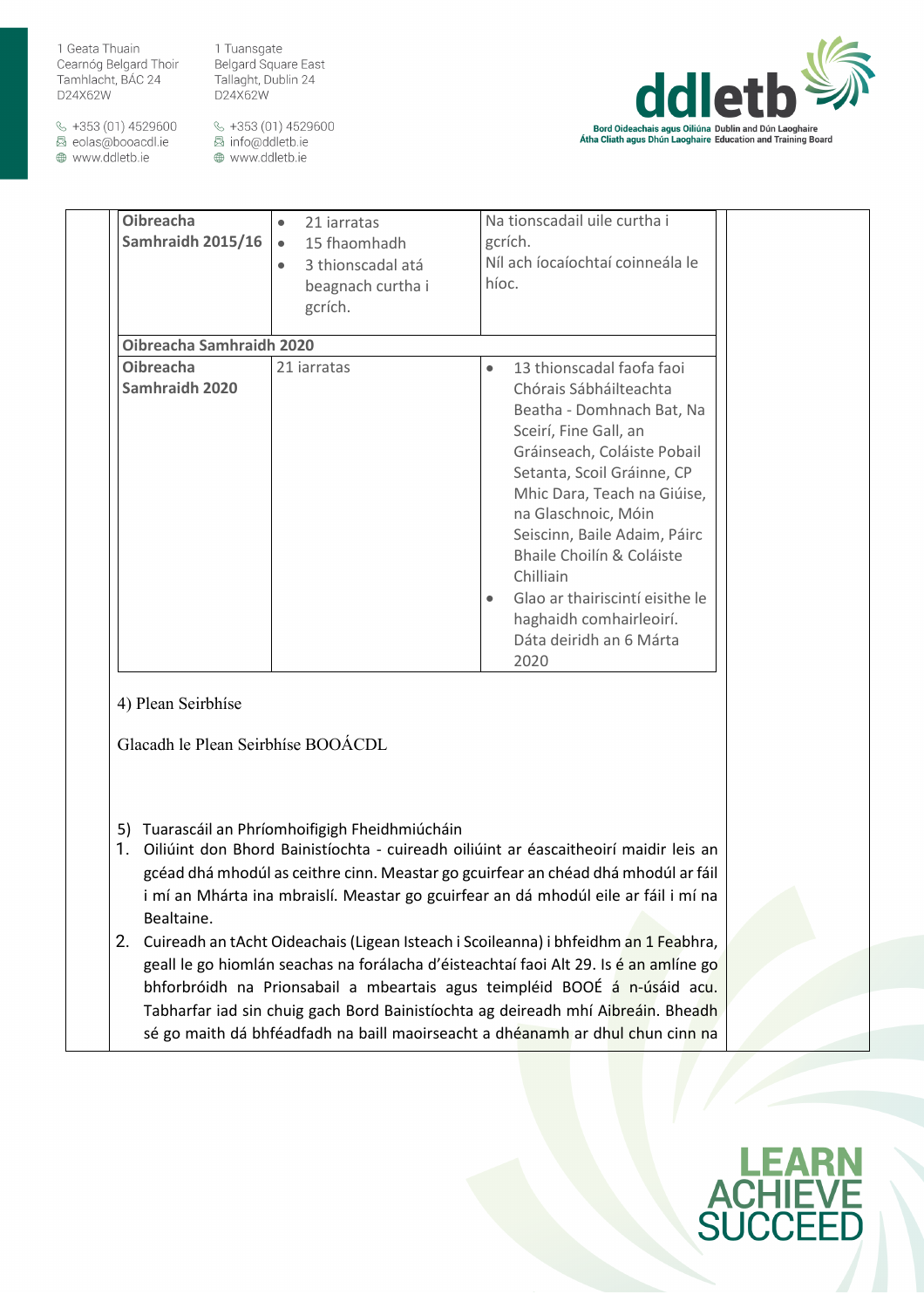$\frac{1}{2}$  +353 (01) 4529600 圆 eolas@booacdl.ie

⊕ www.ddletb.ie

1 Tuansgate **Belgard Square East** Tallaght, Dublin 24 D24X62W

§ +353 (01) 4529600 圆 info@ddletb.ie www.ddletb.ie



scoile i dtaca leis an spriocdháta a bhaint amach i ngach cruinniú den Bhord Bainistíochta. Caithfear na beartais iontrála a chur faoi bhráid an Bhoird seo roimh mhí an Mheithimh.

- 3. Ceapadh na príomhoidí le haghaidh C.P. Iarthar na Cathrach Joy Uí Murchadha; C.P. Bhaile Bhlainséir - Michael Flynn; P.S.N. an Mhóinéir Leathain - Jennifer Robinson.
- 4. Aistreofar Bunscoil Eaglais na hÉireann Naomh Maelruain ina Pobalscoil Náisiúnta an 1 Meitheamh 2020 tar éis dóibh an phátrúnacht a aistriú ó Ardeaspag Bhaile Átha Cliath.
- 5. Rinneadh Cigireacht um Chosaint agus Leas Leanaí i gColáiste Pobail Ard Giolláin a bhí ar siúl ar feadh trí lá. Tugadh fógra trí lá don scoil roimh an gcigireacht sin. Ba í sin an chéad chigireacht dá leithéid sa BOO seo agus d'éirigh go maith leis an scoil. Rinneadh infheistíocht mhór in oiliúint anuraidh ionas go mbeadh scoileanna ullamh do na cigireachtaí sin, a bhuí le Adrian. B'fhiú an obair a dhéanamh. Is cigireacht í ina ndéantar deich ní a sheiceáil, mar aon le fosheiceálacha. Is féidir iomlán; méid suntasach; páirteach nó tada a fháil mar thoradh. Glactar gníomh leantach beag beann ar an toradh.
- 6. D'éirigh go han-mhaith le C.P. Ghleanntán na hAbhann ina chigireacht BCF. Rinneadh dul chun cinn iontach maidir le ceannaireacht scoile agus teagasc agus foghlaim. D'éirigh go han-mhaith le C.P. na nGlaschnoc ina chigireacht DIS.
- 7. Rinneadh cigireacht MSU ar Bhainistiú agus Ceannaireacht na Foghlama (BCF) i Scoil Aoife agus d'éirigh go maith léi. Admhaíodh a stádas mar scoil nua atá i mbéal forbartha a bhfuil ráta ard athraithe múinteoirí aici. Rinneadh an-chuid oibre maidir le pleanáil, teagasc agus Riachtanais Bhreise Oideachais.
- 8. Rinneadh cigireacht ar Bhaile an Oibricigh le déanaí agus tá obair mhionsonraithe á déanamh ag an Stiúrthóir Scoileanna chun freagairt ar na moltaí a rinneadh.
- 9. BOaO In 2019, chuir BOOÁCDL oideachas agus oiliúint ar fáil do 30,706 foghlaimeoirí agus meastar go dtiocfaidh méadú ar an bhfigiúr sin go dtí 31,365 le haghaidh 2020. Rinneadh athbhreithniú straitéiseach ar ár gComhaontú le SOLAS i mí na Samhna 2019 inar léiríodh go raibh dul chun cinn maith agus nuáil déanta ag BOOÁCDL. Leanfaidh sé sin ar feadh 2020.
- 10. Faomhadh BOOÁCDL chun an Tionscnamh EXPLORE a chur ar fáil in 2020. Tá sé mar aidhm ag EXPLORE deiseanna uasoiliúna digití agus pearsanta a chur ar fáil do dhaoine a oibríonn sa tionscal déantúsaíochta. Go háirithe, dírítear ar oibrithe scothaosta agus orthu siúd nach bhfuil mórán scileanna acu. Chuir Seirbhís Oideachais Aosaigh Bhaile Bhlainséir an tionscnamh sin ar fáil go rathúil in 2019

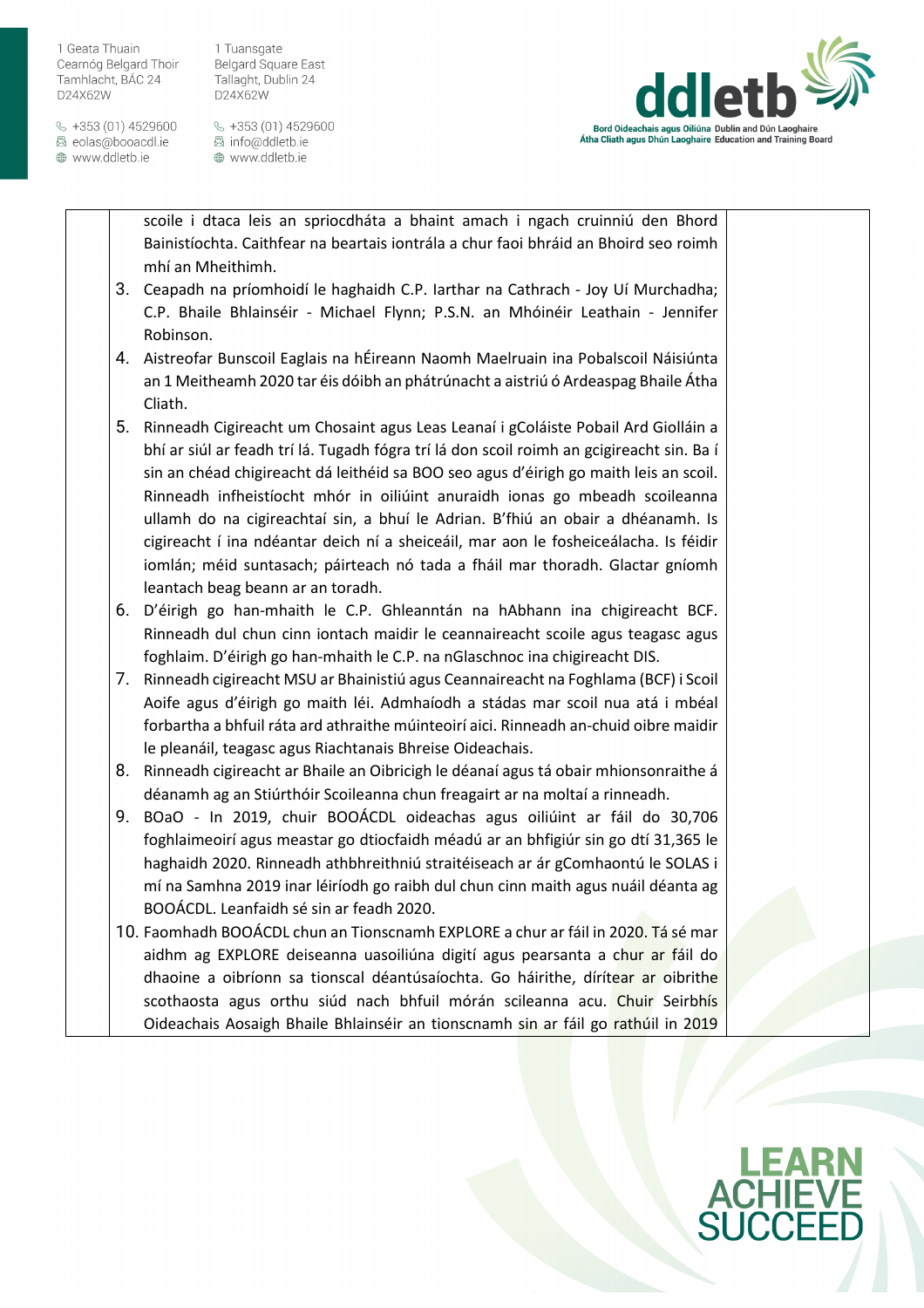$\&$  +353 (01) 4529600 圆 eolas@booacdl.ie

www.ddletb.ie

1 Tuansgate Belgard Square East Tallaght, Dublin 24 D24X62W



|    | agus beidh sí ina comhpháirtí cinn arís in 2020. Dhaingnigh BOOÁCDL maoiniú dar<br>luach €40,000 ón Roinn Oideachais chun EXPLORE a chur ar fáil.<br>11. Tá BOOÁCDL ina chathaoirleach ar an gColún Oideachais & Oiliúna den Straitéis<br>Shocheacnamaíoch "Ár mBaile Bhrigín". De thoradh ar an obair sin i mBaile Bhrigín,<br>rinneadh baill foirne nua a earcú, cuireadh raon níos fearr cúrsaí oiliúna ar fáil agus<br>tháinig méadú ar líon na bhfoghlaimeoirí. Chomh maith leis sin, tá Féile Scileanna<br>trí lá á hóstáil ag BOOÁCDL ón 31 Márta go dtí an 2 Aibreán, ina mbeidh raon leathan<br>imeachtaí lena gcumhdófar scoileanna, foghlaimeoirí aosacha agus an pobal gnó.<br>Tá an obair sin ar aon dul lenár gComhaontú Feidhmíochta Straitéisí ina ndírítear ar<br>"a chinntiú go ndéantar foráil níos mó do Bhreisoideachas agus Oiliúint sna ceantair<br>is mó daonra, go háirithe i gceantair i bhFine Gall amhail Baile Bhrigín, Baile<br>Bhlainséir agus Sord."<br>12. Tá príomhról ag BOOÁCDL i gcláir nua cúram leanaí a fhorbairt don earnáil BOO;<br>agus déanfaidh sé samhail rialachais a thástáil ar bhonn píolótach lena gcumasófar<br>forbairt chomhoibríoch clár a chomhroinnfear idir BOOnna. Ar an gcaoi sin, cuirfear<br>ar chumas na 16 BOO bogadh i dtreo caidreamh le freagracht chineachta le QQI<br>agus tabharfar saoirse níos mó dóibh chun freagairt ar bhealach solúbtha ar<br>riachtanais éiritheacha sa tionscal agus cláir eile á bhforbairt acu amach anseo.<br>13. Tá córas Dearbhaithe Cáilíochta coiteann á fhorbairt ag an Aonad DC chomh maith<br>le haghaidh sheirbhísí uile BOOÁCDL, i gcomhréir le riachtanais QQI um athbhunú<br>caidrimh. Rinne an tAonad Rialachais DC ábhartha sraith nósanna imeachta<br>coiteanna a fhorbairt agus a fhaomhadh chun a chinntiú go gcuirfear na<br>measúnuithe uile laistigh den earnáil BOO ar fáil ar cháilíocht dhearbhaithe agus go<br>ndéanfar monatóireacht orthu ina leith.<br>14. Tá an clár rathúil um Cheannaireacht Mheánleibhéil a Fhorbairt a cuireadh ar fáil<br>in 2019 á thairiscint arís mar gheall ar an éileamh mór a bhí air. Glacfaidh seachtó<br>bainisteoir sinsearach agus meánleibhéil páirt sa chúrsa sin ó mhí Feabhra go dtí<br>mí an Mhárta 2020 |                                 |
|----|---------------------------------------------------------------------------------------------------------------------------------------------------------------------------------------------------------------------------------------------------------------------------------------------------------------------------------------------------------------------------------------------------------------------------------------------------------------------------------------------------------------------------------------------------------------------------------------------------------------------------------------------------------------------------------------------------------------------------------------------------------------------------------------------------------------------------------------------------------------------------------------------------------------------------------------------------------------------------------------------------------------------------------------------------------------------------------------------------------------------------------------------------------------------------------------------------------------------------------------------------------------------------------------------------------------------------------------------------------------------------------------------------------------------------------------------------------------------------------------------------------------------------------------------------------------------------------------------------------------------------------------------------------------------------------------------------------------------------------------------------------------------------------------------------------------------------------------------------------------------------------------------------------------------------------------------------------------------------------------------------------------------------------------------------------------------------------------------------------------------------------------------------------------------------------------------------------------------------------------------------------------------------|---------------------------------|
| 07 | Comhfhreagras ón Roinn                                                                                                                                                                                                                                                                                                                                                                                                                                                                                                                                                                                                                                                                                                                                                                                                                                                                                                                                                                                                                                                                                                                                                                                                                                                                                                                                                                                                                                                                                                                                                                                                                                                                                                                                                                                                                                                                                                                                                                                                                                                                                                                                                                                                                                                    |                                 |
|    | Tugadh na hImlitreacha uile a bhain leis an BOO faoi deara                                                                                                                                                                                                                                                                                                                                                                                                                                                                                                                                                                                                                                                                                                                                                                                                                                                                                                                                                                                                                                                                                                                                                                                                                                                                                                                                                                                                                                                                                                                                                                                                                                                                                                                                                                                                                                                                                                                                                                                                                                                                                                                                                                                                                | Nótáilte                        |
| 08 | <b>Comhfhreagras ó Dhaoine Eile:</b>                                                                                                                                                                                                                                                                                                                                                                                                                                                                                                                                                                                                                                                                                                                                                                                                                                                                                                                                                                                                                                                                                                                                                                                                                                                                                                                                                                                                                                                                                                                                                                                                                                                                                                                                                                                                                                                                                                                                                                                                                                                                                                                                                                                                                                      |                                 |
|    | Litir dar dáta an 4 Meitheamh 2019 ón IPB maidir le: ainmniú ionadaí BOOÁCDL chun                                                                                                                                                                                                                                                                                                                                                                                                                                                                                                                                                                                                                                                                                                                                                                                                                                                                                                                                                                                                                                                                                                                                                                                                                                                                                                                                                                                                                                                                                                                                                                                                                                                                                                                                                                                                                                                                                                                                                                                                                                                                                                                                                                                         |                                 |
|    | freastal ar Chruinniú Ginearálta Bliantúil an IPB 2020                                                                                                                                                                                                                                                                                                                                                                                                                                                                                                                                                                                                                                                                                                                                                                                                                                                                                                                                                                                                                                                                                                                                                                                                                                                                                                                                                                                                                                                                                                                                                                                                                                                                                                                                                                                                                                                                                                                                                                                                                                                                                                                                                                                                                    |                                 |
|    | Faomhadh Gerry McGuire mar ionadaí BOOÁCDL                                                                                                                                                                                                                                                                                                                                                                                                                                                                                                                                                                                                                                                                                                                                                                                                                                                                                                                                                                                                                                                                                                                                                                                                                                                                                                                                                                                                                                                                                                                                                                                                                                                                                                                                                                                                                                                                                                                                                                                                                                                                                                                                                                                                                                | Molta ag: An Clr.<br>John Walsh |

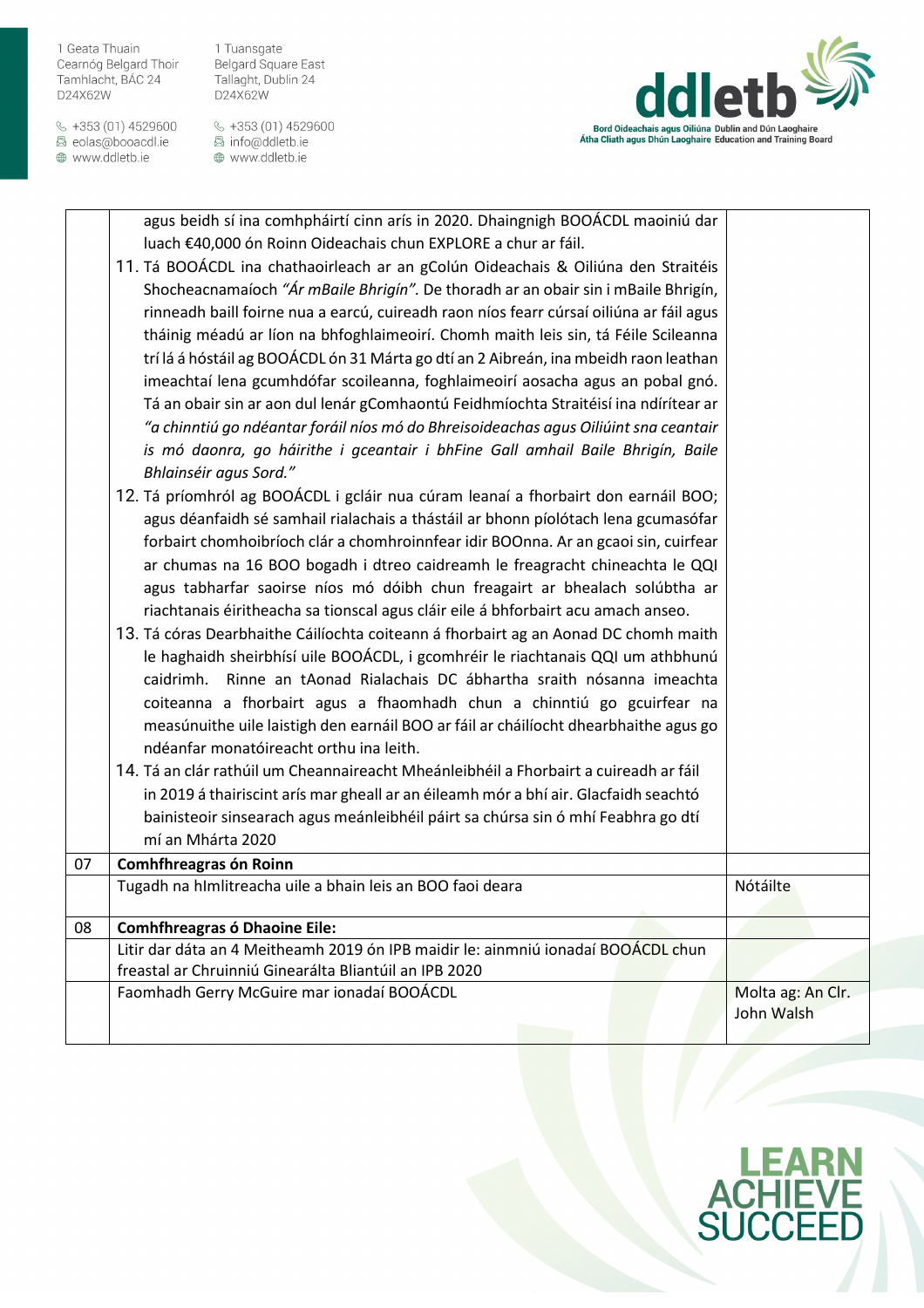$\&$  +353 (01) 4529600 圆 eolas@booacdl.ie

www.ddletb.ie

1 Tuansgate Belgard Square East Tallaght, Dublin 24 D24X62W



|    |                                       |              |                                | Cuidithe ag: An       |
|----|---------------------------------------|--------------|--------------------------------|-----------------------|
|    |                                       |              |                                | Clr. Pamela           |
|    |                                       |              |                                | Kearns                |
| 09 | Nuashonrú ar an bPlean Straitéiseach  |              |                                |                       |
|    | Dada                                  |              |                                | Nótáilte              |
| 10 | Baill a cheapadh ar Choistí an Bhoird |              |                                |                       |
|    | Ceapadh na baill seo a leanas         |              |                                |                       |
|    | Scoil / Coláiste                      | Ionadaí do   | Ainm (17.02.2020)              | Molta ag: An Clr.     |
|    | P.S.N. Chormaic                       | <b>BOO</b>   | An Clr. Grainne Maguire        | <b>Yvonne Collins</b> |
|    |                                       | <b>BOO</b>   | Malachy Quinn                  |                       |
|    |                                       | Príomhoide   | Deirdre Corcoran               | Cuidithe ag: Gerry    |
|    |                                       | Múinteoir    | Risa Champion                  | <b>McGuire</b>        |
|    |                                       | Tuismitheoir | Máirín Brady                   |                       |
|    |                                       | Tuismitheoir | David Styles                   |                       |
|    |                                       | Pobal        | <b>Paul Barnett</b>            |                       |
|    |                                       | Pobal        | Peader O'Kelly                 |                       |
|    | P.S.N. Leamhcáin                      | <b>BOO</b>   | Daneve Harris (Cathaoirleach)  |                       |
|    |                                       | <b>BOO</b>   | Ainle O'Neill                  |                       |
|    |                                       | Príomhoide   | Paul O'Callaghan (A)           |                       |
|    |                                       | Múinteoir    | Jacinta Carron                 |                       |
|    |                                       | Tuismitheoir | Sarah Anderson                 |                       |
|    |                                       | Tuismitheoir | Greg Burke                     |                       |
|    |                                       | Pobal        | Lesley Berney                  |                       |
|    |                                       | Pobal        | Keith Rogers                   |                       |
|    | P.S.N. Ghleann na hAbhann             | <b>BOO</b>   | An Clr. Joe Newman (Cathaoirle |                       |
|    |                                       | <b>BOO</b>   | Curtha Siar                    |                       |
|    |                                       | Múinteoir    | Maria Kildea                   |                       |
|    |                                       | Príomhoide   | Anne McArdle                   |                       |
|    |                                       | Tuismitheoir | Joanne Crowley                 |                       |
|    |                                       | Tuismitheoir | Alan Canny                     |                       |
|    | I.B.O. Dhún Laoghaire                 | <b>BOO</b>   | Curtha Siar                    |                       |
|    |                                       | <b>BOO</b>   | Curtha Siar                    |                       |
|    |                                       | <b>BOO</b>   | An Clr. Michael Clark          |                       |
|    | <b>Crannóg Nua</b>                    | <b>BOO</b>   | <b>Gerry McGuire</b>           |                       |
|    |                                       | <b>BOO</b>   | Curtha Siar                    |                       |
|    | Scoil Speisialta Bhaile Uí Dhúda      | <b>BOO</b>   | Paul McEvoy                    |                       |
|    |                                       | <b>BOO</b>   | Daneve Harris                  |                       |

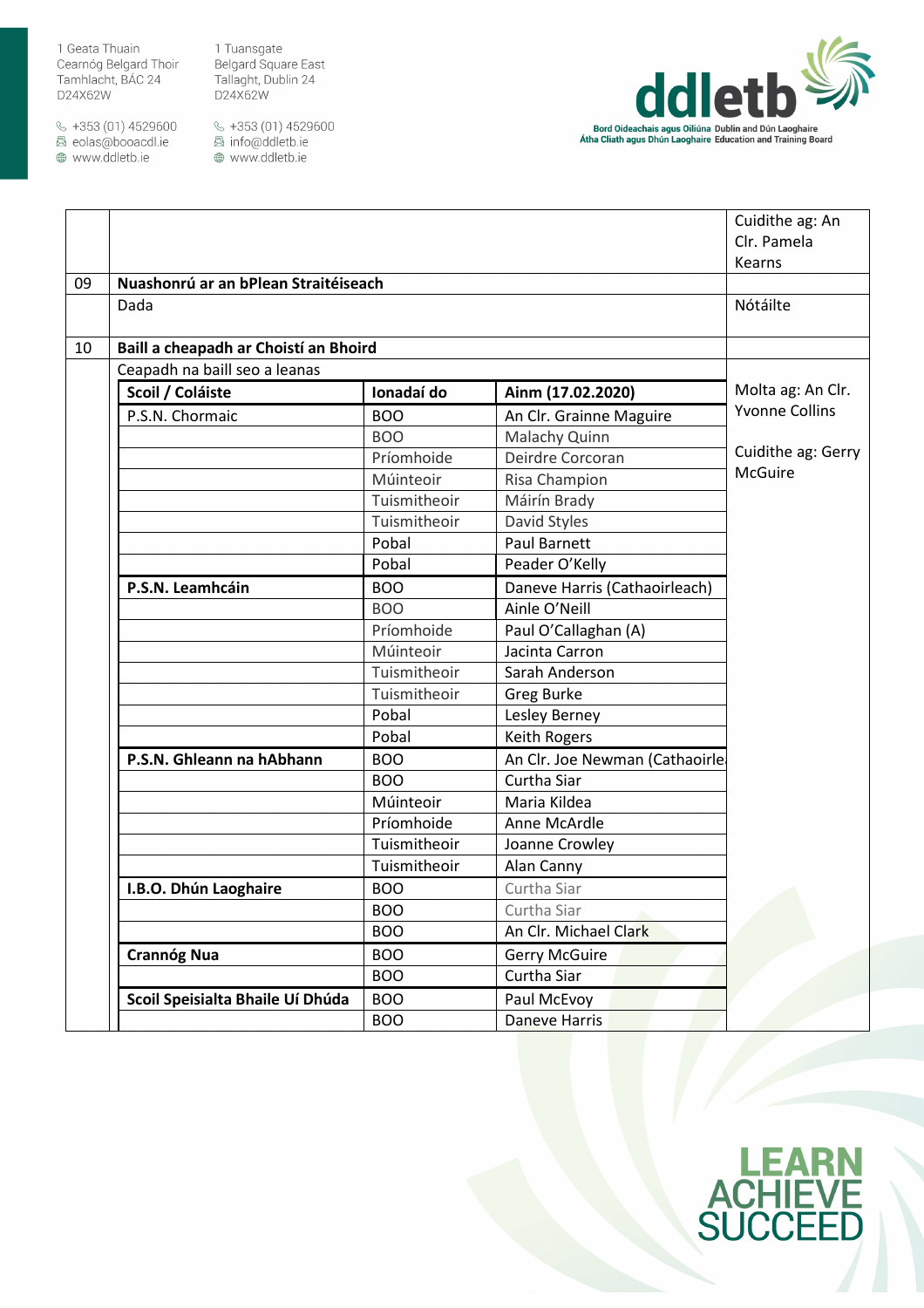1 Tuansgate Pridansgate<br>Belgard Square East<br>Tallaght, Dublin 24 D24X62W

 $\&$  +353 (01) 4529600 圆 eolas@booacdl.ie

www.ddletb.ie



|    | P.S.N. larthar na Cathrach agus<br><b>Theach Sagard</b>                               | <b>BOO</b> | Peter Kavanagh         |                 |
|----|---------------------------------------------------------------------------------------|------------|------------------------|-----------------|
|    |                                                                                       | <b>BOO</b> | Curtha Siar            |                 |
|    | <b>C.P. Bhaile Bhlainséir</b>                                                         | <b>BOO</b> | John Walsh             |                 |
|    |                                                                                       | <b>BOO</b> | Brendan O'Halloran     |                 |
|    | <b>Colaiste Pobail Setanta</b>                                                        | <b>BOO</b> | Karan Donnelly         |                 |
|    |                                                                                       |            |                        |                 |
| 10 | Bord Bainistíochta Eatramhach a Cheapadh do Choláiste Pobail Fódla (Iarthar na        |            |                        |                 |
|    | Cathrach & Teach Sagard) agus do Choláiste Pobail Eriú                                |            |                        |                 |
|    | (Baile Bhlainséir)                                                                    |            |                        |                 |
|    | <b>Coláiste Pobail Fódhla</b>                                                         | <b>BOO</b> | An Clr. Peter Kavanagh | Molta ag Gerry  |
|    |                                                                                       | <b>BOO</b> | Curtha Siar            | <b>McGuire</b>  |
|    |                                                                                       |            |                        | Cuidithe ag: An |
|    |                                                                                       |            |                        | Clr. John Walsh |
|    |                                                                                       |            |                        |                 |
|    | Coláiste Pobail Ériú                                                                  | <b>BOO</b> | An Clr. John Walsh     | Molta ag Gerry  |
|    |                                                                                       | <b>BOO</b> | Brendan O'Halloran     | <b>McGuire</b>  |
|    |                                                                                       |            |                        | Cuidithe ag: An |
|    |                                                                                       |            |                        | Clr. Peter      |
|    |                                                                                       |            |                        | Kavanagh        |
| 11 | Beartais agus Nósanna Imeachta                                                        |            |                        |                 |
|    | Comhaontaíodh an Prótacal Drochaimsire i mí Feabhra 2020<br>$\bullet$                 | Nótáilte   |                        |                 |
|    | Iarratas ar Tháillí um Oideachas Aosach a Tharscaoileadh - BOO (DRÉACHT)<br>$\bullet$ |            |                        |                 |
|    | Beartas BOOÁCDL maidir le Táillí ar Chúrsaí Oideachas Aosach a<br>٠                   |            |                        |                 |
|    | Tharscaoileadh (DRÉACHT)                                                              |            |                        |                 |
|    | An Beartas maidir le Táillí a Admháil in Ionaid Scoileanna                            |            |                        |                 |
|    | An Beartas Stoic do BOOÁCDL<br>$\bullet$                                              |            |                        |                 |
|    | An Beartas Taistil agus Cothaithe maidir le Taisteal Intíre agus Thar Lear 2020<br>٠  |            |                        |                 |
|    |                                                                                       |            |                        |                 |
| 12 | Aon ghnó eile                                                                         |            |                        |                 |
|    | Dada                                                                                  |            |                        |                 |
|    |                                                                                       |            |                        |                 |
| 14 | An chéad chruinniú eile                                                               |            |                        |                 |
|    | Cuireadh dáta an chéad chruinnithe eile in iúl do na baill                            |            |                        |                 |
|    | An 30 Márta 2020                                                                      |            |                        |                 |
|    |                                                                                       |            |                        |                 |
|    |                                                                                       |            |                        |                 |
|    | Cathaoirleach:                                                                        |            |                        |                 |
|    |                                                                                       |            |                        |                 |
|    |                                                                                       |            |                        |                 |